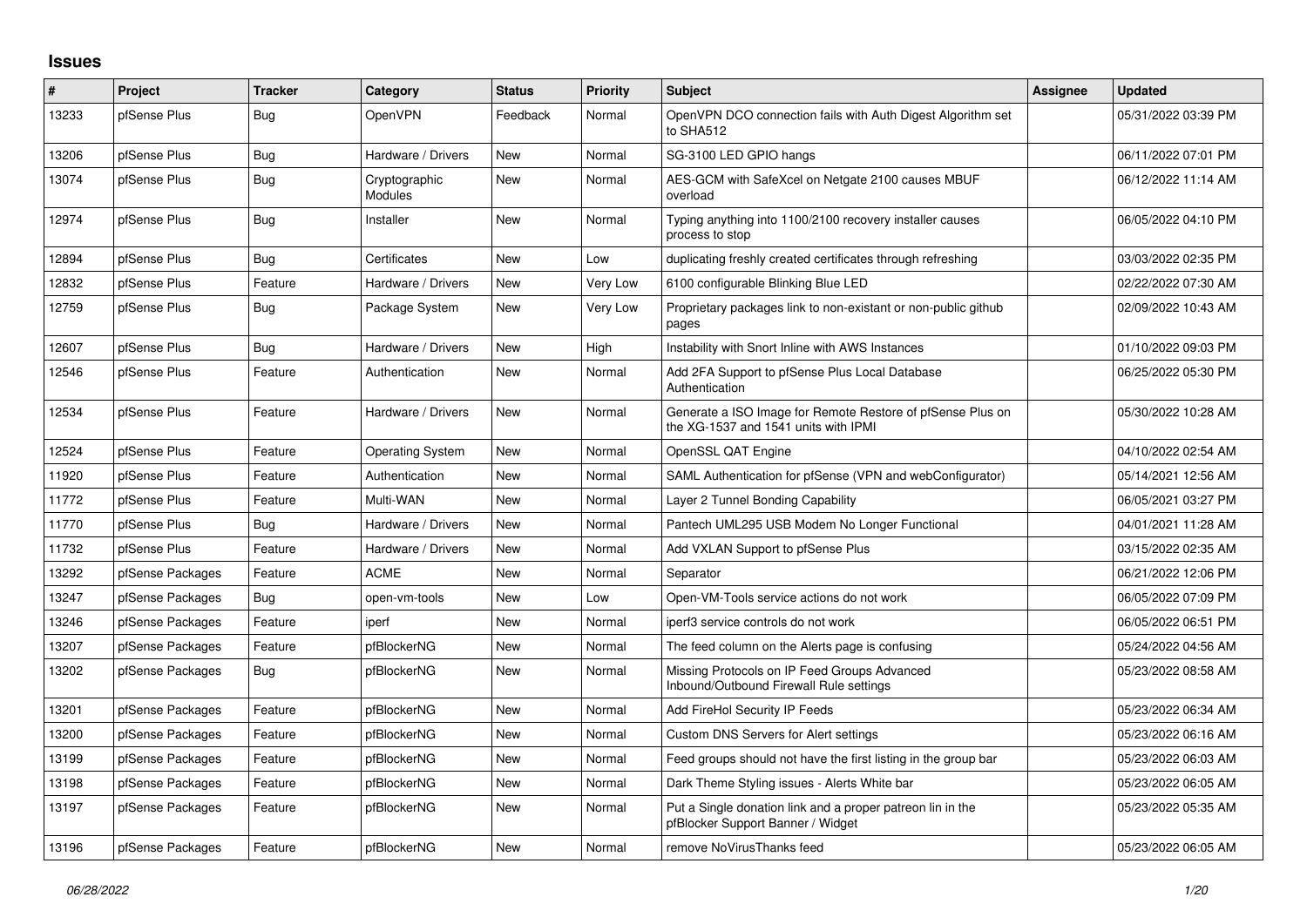| $\vert$ # | Project          | <b>Tracker</b> | Category          | <b>Status</b>                 | <b>Priority</b> | Subject                                                                                                            | <b>Assignee</b> | <b>Updated</b>      |
|-----------|------------------|----------------|-------------------|-------------------------------|-----------------|--------------------------------------------------------------------------------------------------------------------|-----------------|---------------------|
| 13195     | pfSense Packages | Feature        | pfBlockerNG       | New                           | Normal          | Dedicated website for Feed mangement - Community Driven                                                            |                 | 05/23/2022 05:22 AM |
| 13194     | pfSense Packages | <b>Bug</b>     | pfBlockerNG       | New                           | Normal          | Remove dead Malc0de feed                                                                                           |                 | 05/23/2022 05:16 AM |
| 13180     | pfSense Packages | Bug            | pfBlockerNG       | New                           | High            | High CPU Utilization with pfb_filterlsince PfBlockerNG update to<br>devel 3.1.0 4                                  |                 | 06/14/2022 08:00 AM |
| 13179     | pfSense Packages | Feature        | pfBlockerNG       | New                           | High            | Search based on CIDR                                                                                               |                 | 05/17/2022 09:45 AM |
| 13160     | pfSense Packages | Feature        | Status_Monitoring | <b>Pull Request</b><br>Review | Normal          | Option to sort monitoring graph views                                                                              |                 | 05/13/2022 12:06 PM |
| 13156     | pfSense Packages | Regression     | pfBlockerNG       | New                           | Normal          | pfBlockerNG IP block stats do not work                                                                             |                 | 06/13/2022 08:16 PM |
| 13154     | pfSense Packages | Bug            | pfBlockerNG       | Confirmed                     | Normal          | pfBlocker causing excessive CPU load                                                                               |                 | 06/28/2022 01:14 PM |
| 13141     | pfSense Packages | Bug            | squidguard        | New                           | Normal          | wrong page squidguard block                                                                                        |                 | 05/09/2022 05:33 PM |
| 13138     | pfSense Packages | Feature        | pfBlockerNG       | New                           | Normal          | DNS over HTTPS/TLS Blocking should be removed from<br>SafeSearch                                                   |                 | 05/07/2022 02:52 AM |
| 13137     | pfSense Packages | Feature        | pfBlockerNG       | <b>New</b>                    | Normal          | ckuethe/doh-blocklist.txt add to DoH feeds                                                                         |                 | 05/07/2022 02:39 AM |
| 13136     | pfSense Packages | Feature        | pfBlockerNG       | New                           | Normal          | Add crypt0rr DNS-over-HTTPS (DOH) provider list feeds                                                              |                 | 05/07/2022 02:27 AM |
| 13128     | pfSense Packages | <b>Bug</b>     | Zabbix            | New                           | Normal          | Zabbix Agent 6: HA Server Setup                                                                                    |                 | 05/05/2022 01:55 AM |
| 13098     | pfSense Packages | Bug            | haproxy           | Feedback                      | Low             | HAProxy Virtual IP broken link under Frontend setup                                                                |                 | 04/27/2022 08:35 AM |
| 13073     | pfSense Packages | Bug            | Squid             | New                           | Normal          | ClamAV - clamd dies with high CPU load and thus the C-ICAP of<br>squid-reverse proxy causes http:500 errors        |                 | 04/19/2022 05:38 AM |
| 13063     | pfSense Packages | Feature        | Cellular          | <b>Pull Request</b><br>Review | Normal          | Cellular package shall support more modems and NMEA port                                                           |                 | 05/06/2022 02:38 PM |
| 13053     | pfSense Packages | Bug            | <b>ACME</b>       | <b>New</b>                    | Normal          | LoopiaAPI error handling                                                                                           |                 | 05/05/2022 10:58 AM |
| 13045     | pfSense Packages | Bug            | WireGuard         | New                           | Normal          | Firewall floating rules ignore WireGuard traffic                                                                   |                 | 04/11/2022 09:40 AM |
| 13044     | pfSense Packages | Feature        | Mail report       | New                           | Normal          | Customized reporting                                                                                               |                 | 04/11/2022 09:22 AM |
| 13043     | pfSense Packages | Bug            | WireGuard         | New                           | Normal          | OSPF over Wireguard interface doesn't populate neighbors after<br>reboot                                           |                 | 04/11/2022 09:22 AM |
| 13039     | pfSense Packages | Feature        | AWS VPC           | New                           | Normal          | Handle transit gateway VPNs in the AWS VPN wizard                                                                  |                 | 04/11/2022 07:31 AM |
| 13022     | pfSense Packages | Bug            | haproxy           | Feedback                      | Normal          | HAProxy - Sub Frontends ignore Client verification CA<br>certificates                                              |                 | 04/06/2022 12:55 PM |
| 13018     | pfSense Packages | <b>Bug</b>     | pfBlockerNG       | New                           | Normal          | TLD and DNSBL Safesearch DOH conflict disables TLD block<br>when conflicting DOH FQDN is deselected or whitelisted |                 | 04/01/2022 05:59 PM |
| 12982     | pfSense Packages | <b>Bug</b>     | FreeRADIUS        | New                           | Normal          | FreeRadius RadReply table entries missing from pf                                                                  |                 | 06/19/2022 05:38 PM |
| 12956     | pfSense Packages | <b>Bug</b>     | Suricata          | Confirmed                     | Normal          | suricata fails to use pcre in SID management (e.g. dropsid.conf)                                                   |                 | 04/05/2022 12:52 PM |
| 12951     | pfSense Packages | Bug            | <b>FRR</b>        | Feedback                      | Normal          | FRR cannot remove IPv6 routes                                                                                      |                 | 03/22/2022 09:24 PM |
| 12932     | pfSense Packages | Feature        | pfBlockerNG       | New                           | High            | pfblockerng per user whitelist                                                                                     |                 | 03/11/2022 11:08 AM |
| 12918     | pfSense Packages | Feature        | pfBlockerNG       | New                           | Normal          | pfBlockerNG-devel changes from xmlrpc sync do not take effect<br>immediately                                       |                 | 03/07/2022 02:29 PM |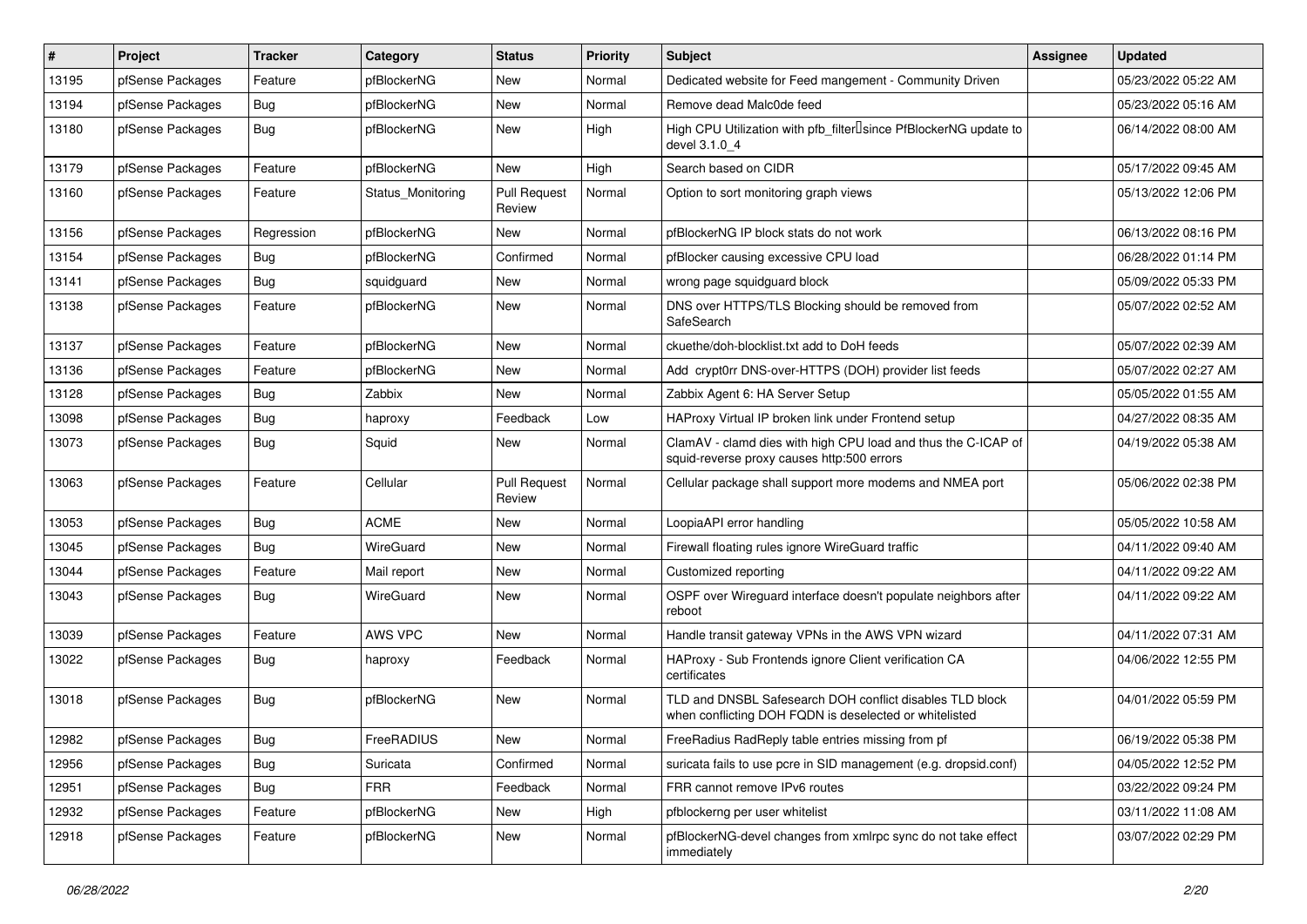| $\pmb{\#}$ | Project          | <b>Tracker</b> | Category               | <b>Status</b> | <b>Priority</b> | <b>Subject</b>                                                                                                                                                          | <b>Assignee</b> | <b>Updated</b>      |
|------------|------------------|----------------|------------------------|---------------|-----------------|-------------------------------------------------------------------------------------------------------------------------------------------------------------------------|-----------------|---------------------|
| 12907      | pfSense Packages | <b>Bug</b>     | <b>PIMD</b>            | Feedback      | Normal          | PIMD: Nonexistent interfaces should be hidden/disabled in<br>pimd.conf before bringing up the service                                                                   |                 | 03/07/2022 03:51 PM |
| 12899      | pfSense Packages | Bug            | Suricata               | New           | Normal          | Suricata doesn't honor Pass List                                                                                                                                        |                 | 03/04/2022 01:22 PM |
| 12889      | pfSense Packages | Feature        | <b>FRR</b>             | New           | Normal          | FRR GUI add set ipv6 next-hop global                                                                                                                                    |                 | 03/02/2022 06:10 AM |
| 12882      | pfSense Packages | Feature        | pfBlockerNG            | Feedback      | Normal          | Add the option to specify CURLOPT_INTERFACE in<br>pfBlockerNG IPv4/IPv6 lists                                                                                           |                 | 03/24/2022 11:16 AM |
| 12860      | pfSense Packages | Feature        | New Package<br>Request | New           | Normal          | add mmc-utils package to all images                                                                                                                                     |                 | 02/24/2022 07:18 AM |
| 12859      | pfSense Packages | Feature        | Zabbix                 | New           | Normal          | Add Zabbix 6.0 LTS (agent and proxy) packages                                                                                                                           |                 | 02/23/2022 07:11 AM |
| 12845      | pfSense Packages | Bug            | softflowd              | <b>New</b>    | Normal          | softflowd wrong vlan tag                                                                                                                                                |                 | 02/21/2022 10:40 AM |
| 12822      | pfSense Packages | Bug            | pfBlockerNG            | New           | Normal          | IPv4 Source ASN format not working                                                                                                                                      |                 | 02/18/2022 10:47 AM |
| 12812      | pfSense Packages | Feature        | arpwatch               | New           | Normal          | Would it be helpful if the FreeBSD net-mgmt/arpwatch port had<br>an option to use mail/dma for mail delivery?                                                           |                 | 02/16/2022 06:09 PM |
| 12806      | pfSense Packages | Todo           | node exporter          | New           | Normal          | Update node exporter to 1.3.1                                                                                                                                           |                 | 02/15/2022 05:26 PM |
| 12789      | pfSense Packages | Feature        | <b>ACME</b>            | New           | Very Low        | Show expiration date of certificates in the ACME package list                                                                                                           |                 | 02/14/2022 09:20 AM |
| 12767      | pfSense Packages | Bug            | Avahi                  | New           | Normal          | 'Package radavahi-daemon does does not exist in current<br>pfSense version and it has been removed"" message on<br>pfSense 2.7 restore                                  |                 | 02/07/2022 11:28 AM |
| 12751      | pfSense Packages | <b>Bug</b>     | <b>FRR</b>             | New           | Normal          | Improve FRR route restoration after gateway events                                                                                                                      |                 | 02/06/2022 11:07 PM |
| 12748      | pfSense Packages | Feature        | Suricata               | New           | Normal          | Suricata blocked page timestamp breakout to it's own sortable<br>column                                                                                                 |                 | 02/01/2022 12:06 PM |
| 12742      | pfSense Packages | <b>Bug</b>     | FreeRADIUS             | Feedback      | Normal          | freeRADIUS virtual-server-default: modules dailycounter,<br>monthlycounter, noresetcounter, expire_on_login in authorize<br>section prevent virtual server from loading |                 | 03/01/2022 12:45 PM |
| 12736      | pfSense Packages | Feature        | pfBlockerNG            | New           | Low             | Allow custom cron intervals                                                                                                                                             |                 | 01/30/2022 08:55 PM |
| 12732      | pfSense Packages | Bug            | squidguard             | New           | High            | Squid https filtering squidguard acl target list - erratic behaviour                                                                                                    |                 | 01/26/2022 09:11 AM |
| 12717      | pfSense Packages | Todo           | Squid                  | New           | Normal          | Squid 5.x Branch                                                                                                                                                        |                 | 01/25/2022 06:24 PM |
| 12711      | pfSense Packages | Feature        | Telegraf               | New           | Normal          | Add InfluxDB V2 support                                                                                                                                                 |                 | 01/21/2022 02:54 AM |
| 12667      | pfSense Packages | Bug            | WireGuard              | New           | Normal          | Firewall Crashed After Upgrading Wireguard                                                                                                                              |                 | 01/07/2022 09:18 AM |
| 12658      | pfSense Packages | Feature        | darkstat               | New           | Normal          | Adding prometheus metrics to darkstat                                                                                                                                   |                 | 05/27/2022 09:44 PM |
| 12656      | pfSense Packages | Feature        | New Package<br>Request | New           | Normal          | <b>NextDNS</b>                                                                                                                                                          |                 | 01/31/2022 01:50 AM |
| 12655      | pfSense Packages | Bug            | Telegraf               | New           | Normal          | telegraf, wireguard plugin failing                                                                                                                                      |                 | 12/30/2021 05:51 PM |
| 12643      | pfSense Packages | Regression     | Suricata               | Feedback      | Normal          | Rule categories are cleared after clicking the save button on the<br>Global Settings page                                                                               |                 | 12/30/2021 03:44 AM |
| 12538      | pfSense Packages | Bug            | PIMD                   | New           | Normal          | PIMD sub-interface bug                                                                                                                                                  |                 | 11/20/2021 09:44 PM |
| 12520      | pfSense Packages | Feature        | Squid                  | New           | High            | [Squid] - Allow or Deny Mappings from IP/Host/GeoIP sources                                                                                                             |                 | 11/12/2021 02:13 PM |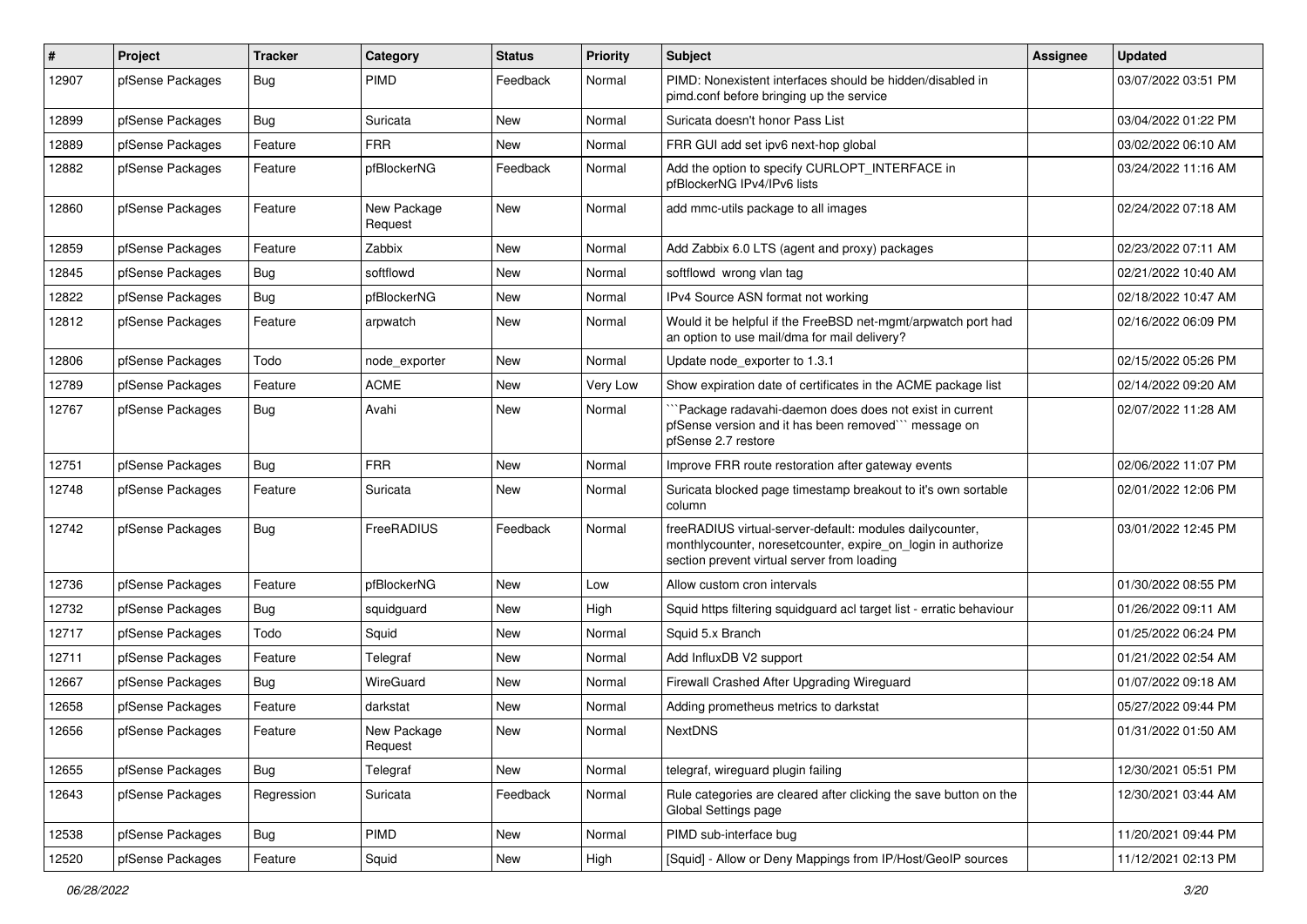| #     | Project          | <b>Tracker</b> | Category                 | <b>Status</b>                 | <b>Priority</b> | <b>Subject</b>                                                                                 | <b>Assignee</b> | <b>Updated</b>      |
|-------|------------------|----------------|--------------------------|-------------------------------|-----------------|------------------------------------------------------------------------------------------------|-----------------|---------------------|
| 12507 | pfSense Packages | Bug            | softflowd                | <b>Pull Request</b><br>Review | Normal          | Add support for bi-directional flows in softflowd                                              |                 | 11/11/2021 03:53 AM |
| 12502 | pfSense Packages | Feature        | syslog-ng                | New                           | Normal          | Syslog-ng Configuration Library (scl) missing                                                  |                 | 11/02/2021 06:06 PM |
| 12491 | pfSense Packages | Feature        | squidguard               | New                           | Normal          | squidguard: allow multiple regex                                                               |                 | 10/28/2021 03:30 PM |
| 12465 | pfSense Packages | Feature        | haproxy                  | New                           | Normal          | Add forwardfor advanced usecases                                                               |                 | 10/16/2021 07:35 PM |
| 12444 | pfSense Packages | Bug            | ntop                     | New                           | Normal          | ntopng throws errors when viewing single host                                                  |                 | 10/11/2021 12:39 PM |
| 12427 | pfSense Packages | Todo           | haproxy                  | New                           | Normal          | ha-proxy: action order in the GUI is not keeped in the resulting<br>ha-proxy configuration     |                 | 10/06/2021 07:02 AM |
| 12423 | pfSense Packages | Bug            | pfBlockerNG              | Feedback                      | Normal          | Dashboard shows "SQLite database missing, Force Reload<br>DNSBL to recover!"                   |                 | 12/31/2021 01:06 PM |
| 12414 | pfSense Packages | Bug            | pfBlockerNG              | Feedback                      | Normal          | DNSBL SafeSearch page displays input validation error if DoH /<br>DoT blocking is not enabled  |                 | 12/30/2021 02:49 PM |
| 12369 | pfSense Packages | Feature        | Mail report              | New                           | Low             | Skip If No Content issue                                                                       |                 | 09/14/2021 06:40 AM |
| 12358 | pfSense Packages | Feature        | pfBlockerNG              | New                           | Normal          | IP List Copy/Import/Export                                                                     |                 | 09/09/2021 01:56 PM |
| 12338 | pfSense Packages | <b>Bug</b>     | <b>RRD Summary</b>       | New                           | Normal          | RRD Summary does not report data on 3100                                                       |                 | 04/15/2022 02:54 PM |
| 12330 | pfSense Packages | Bug            | pfBlockerNG              | Feedback                      | Normal          | pfBlockerNG devel creating invalid NAT rules on boot                                           |                 | 04/21/2022 12:40 PM |
| 12329 | pfSense Packages | Feature        | Avahi                    | New                           | Normal          | Add optional floating firewall rules for IPv4 and IPv6                                         |                 | 02/09/2022 04:43 PM |
| 12308 | pfSense Packages | Feature        | New Package<br>Request   | New                           | Normal          | Dynamicaly Update Firewall Aliases from OpenVPN LDAP<br>Group membership of the connected user |                 | 08/27/2021 12:51 AM |
| 12286 | pfSense Packages | <b>Bug</b>     | FreeRADIUS               | New                           | Normal          | Add support for ntlm_auth in LDAP                                                              |                 | 08/20/2021 08:27 AM |
| 12260 | pfSense Packages | Bug            | ntop                     | New                           | Normal          | Update popup and version missmatch?                                                            |                 | 01/08/2022 05:53 AM |
| 12258 | pfSense Packages | <b>Bug</b>     | WireGuard                | Feedback                      | Normal          | Copy key buttons only work in HTTPS mode                                                       |                 | 02/03/2022 04:57 AM |
| 12188 | pfSense Packages | Bug            | OpenVPN Client<br>Export | New                           | Normal          | client export breaks multi remote configurations                                               |                 | 10/02/2021 05:58 PM |
| 12179 | pfSense Packages | Feature        | qemu-guest-agent         | New                           | Normal          | QEMU package                                                                                   |                 | 07/30/2021 08:02 AM |
| 12178 | pfSense Packages | Bug            | WireGuard                | New                           | Low             | WireGuard always shows 'Configuring WireGuard<br>tunnelsdone.' message on boot                 |                 | 07/30/2021 06:58 AM |
| 12130 | pfSense Packages | Bug            | Zeek                     | New                           | Normal          | Zeek fails to start                                                                            |                 | 07/15/2021 02:00 AM |
| 12126 | pfSense Packages | Bug            | FreeRADIUS               | New                           | Normal          | freeradius3 0.15.7 31                                                                          |                 | 10/11/2021 08:21 AM |
| 12114 | pfSense Packages | <b>Bug</b>     | syslog-ng                | Feedback                      | Normal          | syslog-ng only binds to the last specified interface                                           |                 | 04/21/2022 12:40 PM |
| 12097 | pfSense Packages | Feature        | pfBlockerNG              | New                           | Normal          | Add dnsbl and geoip logs to system log                                                         |                 | 07/06/2021 01:25 PM |
| 12084 | pfSense Packages | Bug            | <b>FRR</b>               | New                           | Normal          | libfrr.so.0 error on SG-1100                                                                   |                 | 06/26/2021 08:22 AM |
| 12073 | pfSense Packages | Bug            | NET-SNMP                 | Feedback                      | Normal          | netsnmptrapd.conf syntax is wrong                                                              |                 | 04/21/2022 12:40 PM |
| 12033 | pfSense Packages | Bug            | pfBlockerNG              | New                           | Normal          | maxmindb and _sqlite3 modules not found                                                        |                 | 10/01/2021 04:42 AM |
| 12009 | pfSense Packages | <b>Bug</b>     | Zabbix                   | New                           | Normal          | Zabbix Agent starts twice by /etc/rc.start_packages                                            |                 | 06/08/2021 01:35 AM |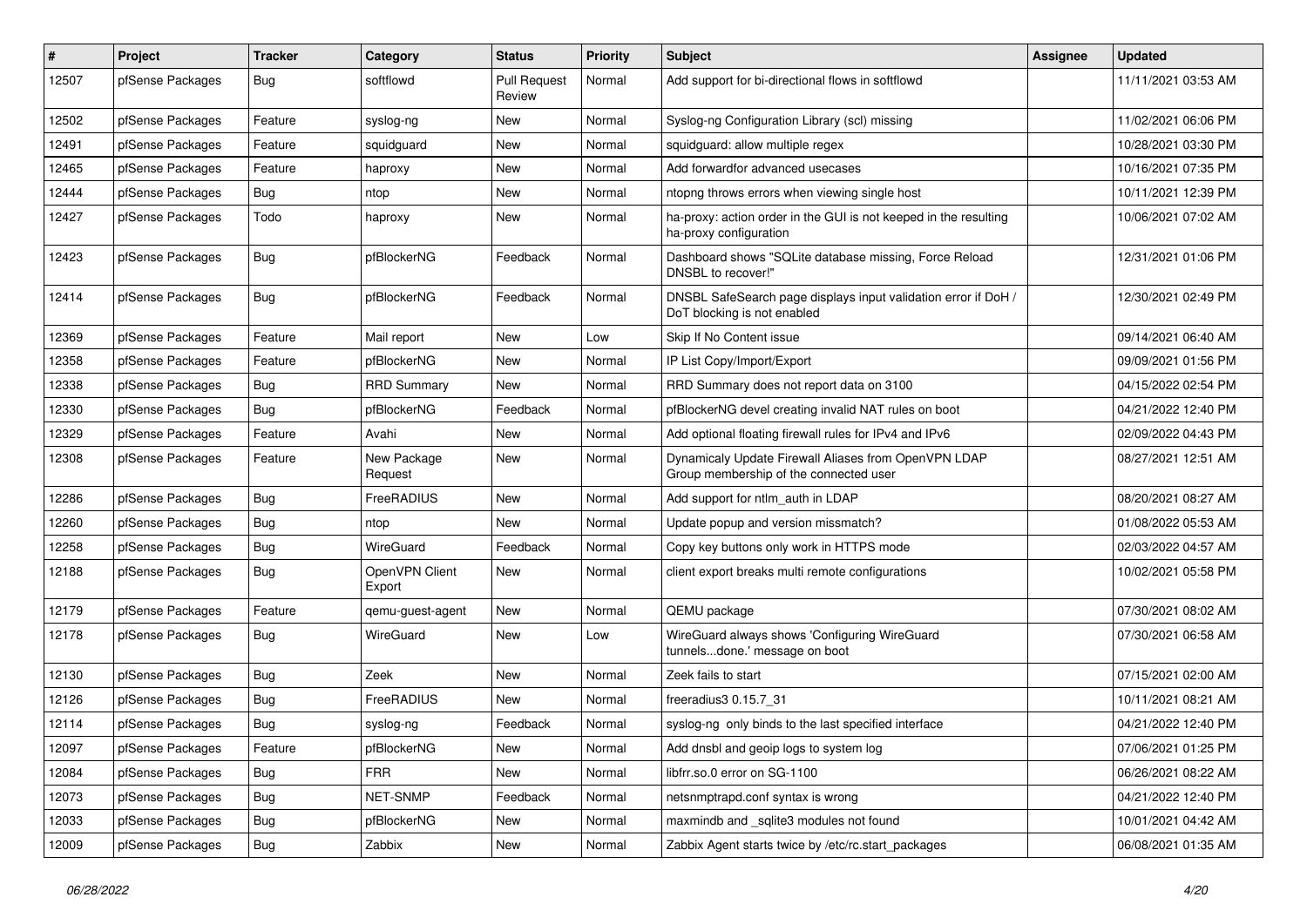| $\vert$ # | Project          | <b>Tracker</b> | Category               | <b>Status</b> | <b>Priority</b> | Subject                                                                                 | <b>Assignee</b> | <b>Updated</b>      |
|-----------|------------------|----------------|------------------------|---------------|-----------------|-----------------------------------------------------------------------------------------|-----------------|---------------------|
| 11980     | pfSense Packages | <b>Bug</b>     | FreeRADIUS             | Feedback      | Normal          | EAP does not work with SQL backend                                                      |                 | 07/21/2021 07:24 AM |
| 11970     | pfSense Packages | <b>Bug</b>     | Coreboot               | <b>New</b>    | Normal          | Netgate Firmware Upgrade Doesn't Work on XG-2758                                        |                 | 04/21/2022 12:39 PM |
| 11963     | pfSense Packages | Feature        | <b>FRR</b>             | New           | Normal          | Dynamically change OSPF interface costs on selected interfaces<br>on CARP event         |                 | 05/26/2021 04:13 AM |
| 11936     | pfSense Packages | Bug            | <b>FRR</b>             | Incomplete    | High            | FRR does not connect BGP when using password                                            |                 | 05/19/2021 08:12 AM |
| 11931     | pfSense Packages | Feature        | <b>ACME</b>            | New           | Normal          | Add support for validating a domain's ownership via Google<br>Cloud Cloud DNS           |                 | 02/15/2022 03:18 AM |
| 11898     | pfSense Packages | Bug            | apcupsd                | New           | Normal          | PHP error from apcupsd dashboard widget                                                 |                 | 05/07/2021 09:12 AM |
| 11890     | pfSense Packages | Feature        | New Package<br>Request | New           | Normal          | Browser-based "clientless" VPN                                                          |                 | 05/05/2021 07:26 AM |
| 11848     | pfSense Packages | Bug            | Squid                  | New           | Normal          | Issue with squid cache download speed                                                   |                 | 04/23/2021 09:30 PM |
| 11841     | pfSense Packages | <b>Bug</b>     | <b>FRR</b>             | New           | Normal          | FRR access lists default bahavior changed to permit by default                          |                 | 04/22/2021 09:52 AM |
| 11837     | pfSense Packages | Feature        | <b>FRR</b>             | New           | Low             | Increase field length of FRR Networks in Access Lists and Prefix<br>Lists               |                 | 04/22/2021 07:10 AM |
| 11835     | pfSense Packages | Bug            | <b>FRR</b>             | New           | Normal          | FRR OSPF redistributed connected routes disappearing                                    |                 | 04/22/2021 07:11 AM |
| 11827     | pfSense Packages | Feature        | <b>ACME</b>            | New           | Normal          | Please include acme deploy folder/scripts                                               |                 | 03/06/2022 04:31 AM |
| 11826     | pfSense Packages | Feature        | <b>ACME</b>            | New           | Normal          | Preserve acme SAN Method parameters for new cert creations                              |                 | 04/20/2021 02:02 PM |
| 11823     | pfSense Packages | Feature        | <b>FRR</b>             | New           | Normal          | Route handling enhancements                                                             |                 | 04/19/2021 06:23 PM |
| 11802     | pfSense Packages | Bug            | FreeRADIUS             | New           | Normal          | FreeRADIUS sync                                                                         |                 | 05/10/2021 04:18 AM |
| 11784     | pfSense Packages | Feature        | squidguard             | New           | Normal          | squidguard auto update blacklist option                                                 |                 | 04/06/2021 01:53 AM |
| 11780     | pfSense Packages | <b>Bug</b>     | Suricata               | New           | Very High       | Suricata package fails to prune suricata.log                                            |                 | 08/06/2021 07:18 AM |
| 11777     | pfSense Packages | <b>Bug</b>     | Unbound                | New           | Very Low        | Input validation prevents DNS Resolver from being disabled                              |                 | 04/05/2021 05:51 PM |
| 11763     | pfSense Packages | Bug            | Status Monitoring      | New           | Normal          | Traffic graphs refresh issue                                                            |                 | 05/03/2021 09:44 AM |
| 11749     | pfSense Packages | Feature        | pfBlockerNG            | New           | Normal          | Option to disable NAT rule creation                                                     |                 | 04/06/2021 11:45 PM |
| 11742     | pfSense Packages | Bug            | Suricata               | New           | Normal          | Blocking / Unblocking is not working correctly.                                         |                 | 09/01/2021 11:08 AM |
| 11703     | pfSense Packages | Feature        | <b>FRR</b>             | <b>New</b>    | Normal          | add Krill and Routinator support BGP RPKI                                               |                 | 03/18/2021 07:47 PM |
| 11650     | pfSense Packages | Bug            | <b>FRR</b>             | New           | Very Low        | FRR configuration broken on restore of manually edited FRR<br>config sections           |                 | 03/10/2021 08:50 AM |
| 11634     | pfSense Packages | Regression     | <b>BIND</b>            | <b>New</b>    | Normal          | bind hangs when pfsense is reconnecting as an openvpn client<br>to a TUN openvpn server |                 | 03/14/2021 07:23 AM |
| 11610     | pfSense Packages | <b>Bug</b>     | NET-SNMP               | New           | Normal          | NET-SNMP is not setting the correct permissions on AgentX                               |                 | 06/28/2021 07:54 AM |
| 11592     | pfSense Packages | Bug            | node_exporter          | New           | Normal          | Node exporter can not read system statistics                                            |                 | 10/15/2021 09:37 PM |
| 11579     | pfSense Packages | Feature        | Snort                  | New           | Normal          | Snort alerts or blocks trigger notifications                                            |                 | 03/01/2021 03:26 AM |
| 11573     | pfSense Packages | Feature        | New Package<br>Request | New           | Normal          | <b>Custom Commands</b>                                                                  |                 | 03/16/2021 07:28 PM |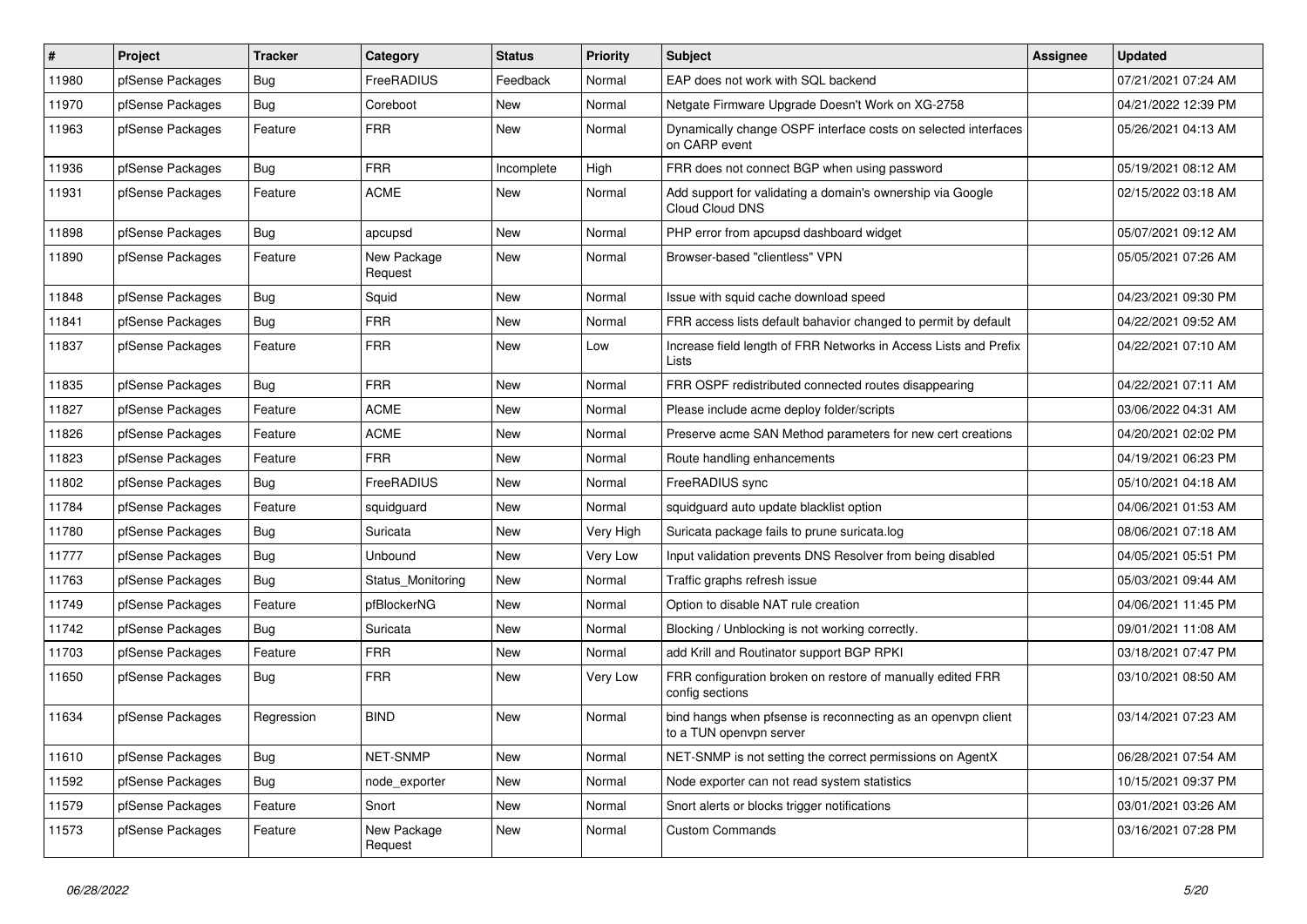| $\vert$ # | Project          | <b>Tracker</b> | Category               | <b>Status</b>                 | <b>Priority</b> | <b>Subject</b>                                                                                                         | <b>Assignee</b> | <b>Updated</b>      |
|-----------|------------------|----------------|------------------------|-------------------------------|-----------------|------------------------------------------------------------------------------------------------------------------------|-----------------|---------------------|
| 11572     | pfSense Packages | Bug            | pfBlockerNG            | New                           | High            | Auto created firewall rules have IPv4 as protocol only - even for<br>IPv6 lists.                                       |                 | 06/25/2022 10:59 AM |
| 11567     | pfSense Packages | Feature        | Mail report            | New                           | Normal          | Email report add a note filed request                                                                                  |                 | 02/27/2021 03:44 PM |
| 11563     | pfSense Packages | Bug            | <b>BIND</b>            | New                           | High            | BIND GUI writes TXT records > 255 characters                                                                           |                 | 02/27/2021 07:11 AM |
| 11534     | pfSense Packages | Regression     | FreeRADIUS             | New                           | High            | FreeRADIUS EAP anonymous connection forbidden<br>out-of-tunnel                                                         |                 | 07/14/2021 02:32 AM |
| 11530     | pfSense Packages | <b>Bug</b>     | ntop                   | Feedback                      | Low             | ntopng 4.2 needs to be updated to 4.3, Bug when accessing a<br>host for details                                        |                 | 03/05/2022 08:35 PM |
| 11525     | pfSense Packages | Bug            | Suricata               | New                           | Normal          | pfsense 2.5.0 release version for vlan issue to suricata                                                               |                 | 11/11/2021 08:16 AM |
| 11522     | pfSense Packages | Bug            | Zabbix                 | New                           | Normal          | fping6 error                                                                                                           |                 | 02/24/2021 07:13 AM |
| 11509     | pfSense Packages | Bug            | <b>LCDProc</b>         | New                           | Low             | LCD package - not starting at boot - stop and start in Status<br>Window not possible                                   |                 | 02/23/2021 10:55 AM |
| 11493     | pfSense Packages | Bug            | Zabbix                 | New                           | Very Low        | After upgrade zabbix proxy wont start                                                                                  |                 | 02/21/2021 05:31 AM |
| 11490     | pfSense Packages | Bug            | Service Watchdog       | New                           | Very Low        | Service Watchdog - Impacts Reboots and Package Updates                                                                 |                 | 02/22/2021 12:07 PM |
| 11479     | pfSense Packages | Bug            | snmptt                 | New                           | Normal          | snmptt 1.4.2 does not work in daemon mode                                                                              |                 | 02/20/2021 04:37 PM |
| 11434     | pfSense Packages | Bug            | squidguard             | Feedback                      | Normal          | SquidGuard over 1.16.18 11                                                                                             |                 | 04/21/2022 12:40 PM |
| 11414     | pfSense Packages | Bug            | pfBlockerNG            | New                           | Normal          | Enabling feed "Public_DNS4_all" breaks some Google services                                                            |                 | 02/13/2021 02:46 AM |
| 11411     | pfSense Packages | Feature        | New Package<br>Request | New                           | Normal          | Smokeping as a default latency measurement tool                                                                        |                 | 02/12/2021 09:29 PM |
| 11410     | pfSense Packages | Feature        | New Package<br>Request | New                           | Normal          | adding bpytop (former Bashtop)                                                                                         |                 | 07/26/2021 12:33 PM |
| 11398     | pfSense Packages | Bug            | pfBlockerNG            | New                           | Normal          | pfBlocker upgrade hangs forever                                                                                        |                 | 04/21/2022 12:39 PM |
| 11377     | pfSense Packages | Bug            | <b>FRR</b>             | <b>Pull Request</b><br>Review | Normal          | <b>FRR</b> deinstall                                                                                                   |                 | 03/10/2021 08:21 AM |
| 11375     | pfSense Packages | Bug            | apcupsd                | New                           | Normal          | UPS Type <blank> for USB APC</blank>                                                                                   |                 | 02/26/2021 11:10 AM |
| 11266     | pfSense Packages | Feature        | AutoConfigBackup       | New                           | Very Low        | Give an option to list restore point in "reverse" order/latest at the<br>top.                                          |                 | 01/19/2021 06:58 PM |
| 11261     | pfSense Packages | Bug            | pfBlockerNG            | New                           | Normal          | pfBlockerNG ASN numbers in IPv4 (/IPv6) Custom_List<br>generate error(s) "Invalid numeric literal at line 1, column 7" |                 | 01/28/2021 08:34 AM |
| 11260     | pfSense Packages | Feature        | pfBlockerNG            | New                           | Normal          | pfBlockerNG: predefined ASN groups for Google, Facebook,<br>Apple, etc with useful selections                          |                 | 01/18/2021 03:46 PM |
| 11235     | pfSense Packages | Bug            | Filer                  | New                           | Normal          | Filer run script when "state" unchanged                                                                                |                 | 01/08/2021 07:24 AM |
| 11227     | pfSense Packages | Feature        | pfBlockerNG            | New                           | Normal          | Feeds update                                                                                                           |                 | 01/07/2021 12:11 AM |
| 11209     | pfSense Packages | Feature        | pfBlockerNG            | New                           | Normal          | pfBlockerNG soft blocking                                                                                              |                 | 01/01/2021 02:07 PM |
| 11200     | pfSense Packages | Feature        | Squid                  | New                           | Normal          | Squid reverse proxy + multiple ssl certificates                                                                        |                 | 12/31/2020 03:50 AM |
| 11185     | pfSense Packages | <b>Bug</b>     | ntop                   | Feedback                      | Normal          | Redis service stopping before NtopNg                                                                                   |                 | 04/21/2022 12:40 PM |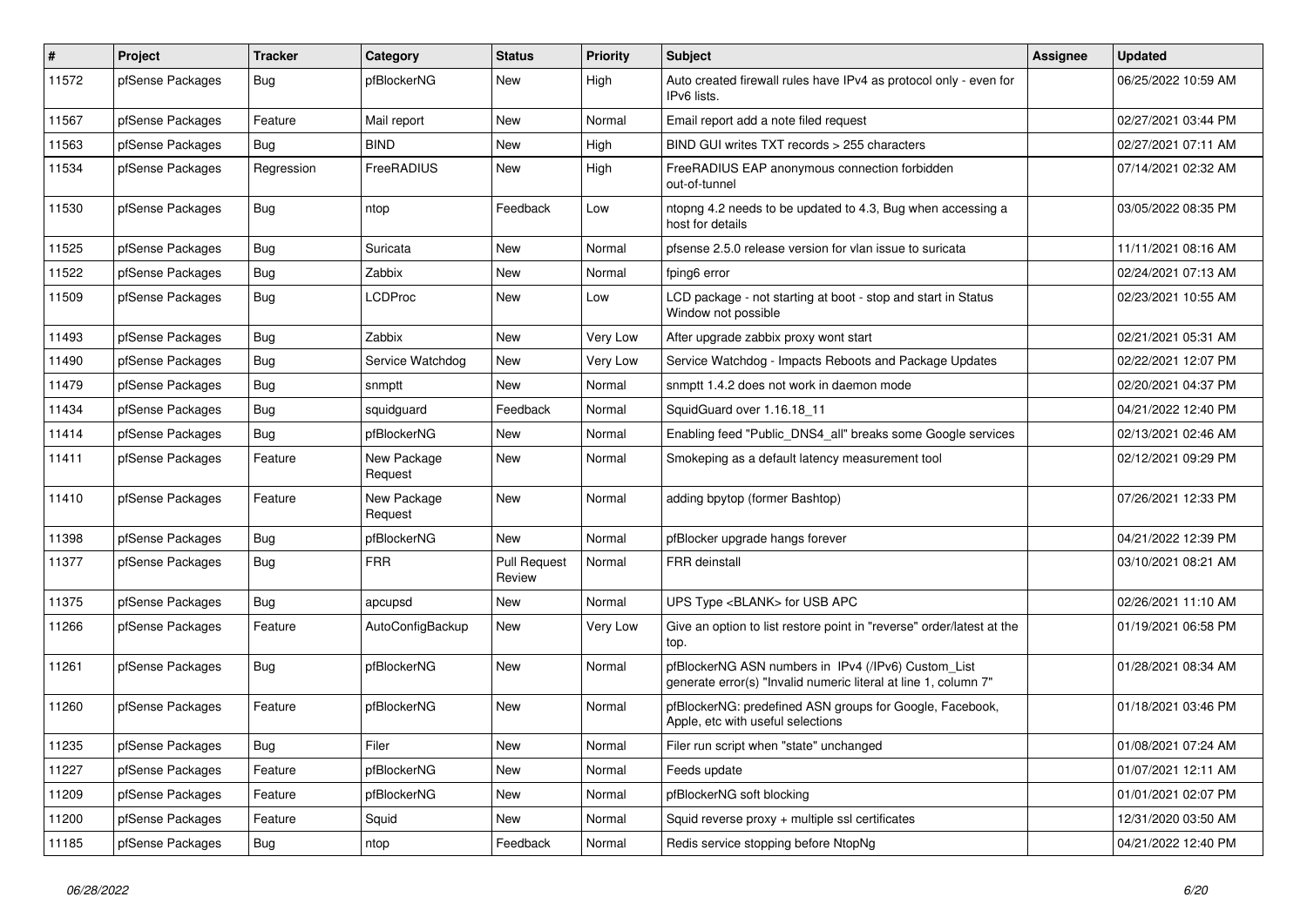| #     | Project          | <b>Tracker</b> | Category                 | <b>Status</b>                 | <b>Priority</b> | <b>Subject</b>                                                                                                                      | <b>Assignee</b> | <b>Updated</b>      |
|-------|------------------|----------------|--------------------------|-------------------------------|-----------------|-------------------------------------------------------------------------------------------------------------------------------------|-----------------|---------------------|
| 11182 | pfSense Packages | Bug            | <b>NRPE</b>              | New                           | Normal          | NRPE in HA syncs the bind IP                                                                                                        |                 | 12/01/2021 02:15 AM |
| 11178 | pfSense Packages | Feature        | Filer                    | <b>New</b>                    | Normal          | Filer do not ask what to do with previous filename                                                                                  |                 | 12/31/2020 02:45 AM |
| 11165 | pfSense Packages | Feature        | OpenVPN Client<br>Export | New                           | Very Low        | OpenVPN Exporter - Allow for name customization                                                                                     |                 | 07/10/2021 12:58 PM |
| 11163 | pfSense Packages | Feature        | <b>ACME</b>              | <b>Pull Request</b><br>Review | Normal          | Preferred Chain option                                                                                                              |                 | 10/18/2021 09:10 AM |
| 11158 | pfSense Packages | Bug            | <b>FRR</b>               | New                           | High            | <b>FRR Prefix Lists</b>                                                                                                             |                 | 12/30/2020 04:55 PM |
| 11156 | pfSense Packages | Feature        | pfBlockerNG              | New                           | Normal          | Add an option include subdomains for the noAAAA feature                                                                             |                 | 12/11/2020 10:19 AM |
| 11138 | pfSense Packages | Feature        | FreeRADIUS               | New                           | Normal          | new WebGUI checkboxes needed                                                                                                        |                 | 12/07/2020 08:28 AM |
| 11099 | pfSense Packages | Feature        | pfBlockerNG              | New                           | Normal          | DNSBL blocking by schedule                                                                                                          |                 | 11/25/2020 12:12 AM |
| 11092 | pfSense Packages | Feature        | pfBlockerNG              | New                           | Normal          | Detecting DNS tunneling                                                                                                             |                 | 11/21/2020 04:53 AM |
| 11074 | pfSense Packages | <b>Bug</b>     | <b>BIND</b>              | New                           | Low             | bind Zone Settings Zones, Save button opens "Confirmation<br>required to save changes"                                              |                 | 11/16/2020 11:08 AM |
| 11040 | pfSense Packages | Bug            | pfBlockerNG              | New                           | Normal          | pfb filter core faults when clearing firewall log                                                                                   |                 | 11/07/2020 01:44 PM |
| 11036 | pfSense Packages | Bug            | haproxy                  | New                           | Normal          | <b>HAproxy ACL</b>                                                                                                                  |                 | 02/11/2022 11:27 AM |
| 11026 | pfSense Packages | Feature        | FreeRADIUS               | New                           | Low             | Feedback on Packages - FreeRADIUS package                                                                                           |                 | 11/02/2020 07:21 AM |
| 11000 | pfSense Packages | Bug            | haproxy                  | New                           | Very Low        | haproxy deprecated trick suggested                                                                                                  |                 | 12/23/2020 02:55 PM |
| 10994 | pfSense Packages | Bug            | squidguard               | New                           | Low             | SquidGuard Blacklists Restore Default button does not work                                                                          |                 | 10/20/2020 12:26 PM |
| 10990 | pfSense Packages | <b>Bug</b>     | NET-SNMP                 | Feedback                      | Normal          | net-snmp IPv6 listen address needs to be wrapped in square<br>brackets                                                              |                 | 03/19/2021 05:09 AM |
| 10989 | pfSense Packages | Bug            | Snort                    | <b>New</b>                    | Low             | Snort alert page has hidden characters in IPv6 address                                                                              |                 | 10/17/2020 04:06 PM |
| 10936 | pfSense Packages | Bug            | haproxy                  | Feedback                      | Normal          | both haproxy/haproxy-devel non-existent option lb-agent-chk                                                                         |                 | 04/21/2022 12:40 PM |
| 10935 | pfSense Packages | Bug            | FRR                      | New                           | Normal          | FRR 0.6.7-6 - BGPD service recycled IPv6 without Route Map                                                                          |                 | 12/30/2020 05:00 PM |
| 10909 | pfSense Packages | Feature        | <b>PIMD</b>              | New                           | Normal          | #define MAXVIFS 32 to 64                                                                                                            |                 | 04/21/2022 12:39 PM |
| 10900 | pfSense Packages | Bug            | Backup                   | Feedback                      | Normal          | /packages/backup/backup.php?a=download&t=backup HTTP<br>504, or Sends PHP Error Message as ASCII/Text file Named<br>pfsense.bak.tgz |                 | 04/05/2022 01:51 AM |
| 10865 | pfSense Packages | Feature        | squidguard               | New                           | Normal          | squidGuard lacks options to send traffic action logs to syslog<br>server                                                            |                 | 09/05/2020 01:21 AM |
| 10845 | pfSense Packages | <b>Bug</b>     | apcupsd                  | New                           | Normal          | apcupsd doesn't stop when not enabled                                                                                               |                 | 08/24/2020 10:16 AM |
| 10841 | pfSense Packages | Feature        | pfBlockerNG              | New                           | Normal          | Allow per Source/VLAN/Network individual black&whitelists                                                                           |                 | 10/18/2020 07:42 AM |
| 10831 | pfSense Packages | Feature        | New Package<br>Request   | New                           | Very Low        | Integration of nntp-proxy into pfsense                                                                                              |                 | 08/13/2020 09:09 AM |
| 10818 | pfSense Packages | Feature        | New Package<br>Request   | New                           | Normal          | <b>UDP Broadcast Relay</b>                                                                                                          |                 | 05/31/2022 02:13 AM |
| 10796 | pfSense Packages | Feature        | Cellular                 | Feedback                      | Normal          | Huawei ME909u-521 support                                                                                                           |                 | 04/21/2022 12:40 PM |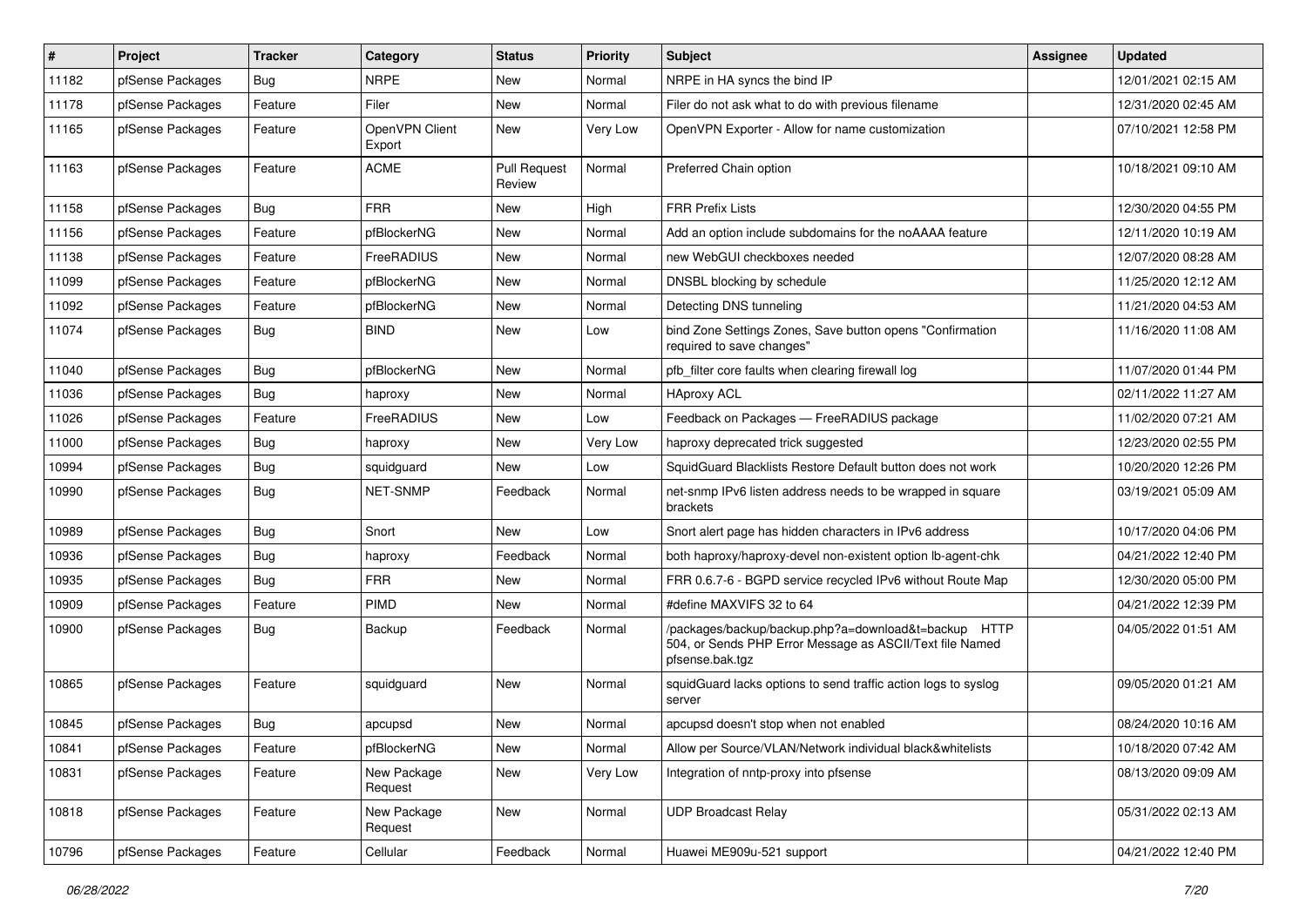| #     | Project          | <b>Tracker</b> | Category                 | <b>Status</b>                 | <b>Priority</b> | <b>Subject</b>                                                                                                                                              | <b>Assignee</b> | <b>Updated</b>      |
|-------|------------------|----------------|--------------------------|-------------------------------|-----------------|-------------------------------------------------------------------------------------------------------------------------------------------------------------|-----------------|---------------------|
| 10791 | pfSense Packages | Bug            | PIMD                     | New                           | Normal          | Valid (vlan)interfaces do not get vif reporting "Invalid phyint<br>address"                                                                                 |                 | 10/06/2020 09:20 AM |
| 10783 | pfSense Packages | Bug            | ntop                     | New                           | Normal          | NtopNG is very unstable on arm64                                                                                                                            |                 | 07/22/2020 09:07 AM |
| 10760 | pfSense Packages | Bug            | <b>BIND</b>              | New                           | High            | pfSense BIND 9.14.12 server terminates due to assertion failure                                                                                             |                 | 07/11/2020 04:53 PM |
| 10695 | pfSense Packages | Bug            | FreeRADIUS               | New                           | Normal          | FreeRadius Accounting skipping MBs after reboot due to power<br>down                                                                                        |                 | 06/24/2020 04:49 AM |
| 10693 | pfSense Packages | <b>Bug</b>     | <b>BIND</b>              | New                           | Normal          | pfSense Bind Zone Editor UI does not update zone serial<br>number when a change is made                                                                     |                 | 09/01/2021 12:51 AM |
| 10692 | pfSense Packages | Bug            | <b>PIMD</b>              | Feedback                      | Normal          | PIMD starts twice at boot                                                                                                                                   |                 | 04/21/2022 12:40 PM |
| 10608 | pfSense Packages | Bug            | Squid                    | Feedback                      | Normal          | Update squid port to 4.11-p2                                                                                                                                |                 | 03/02/2021 04:00 AM |
| 10606 | pfSense Packages | Bug            | Snort                    | New                           | Normal          | Snort Inline stopped working after upgrade to FreeBSD 12.1<br>(network traffic blocked after heavy load randomly)                                           |                 | 05/28/2020 10:06 AM |
| 10601 | pfSense Packages | Bug            | Status Monitoring        | New                           | Normal          | Dashboard->Traffic Graphs Scale is capped for outbound                                                                                                      |                 | 05/29/2020 10:13 AM |
| 10600 | pfSense Packages | Feature        | pfBlockerNG              | New                           | Normal          | Add support for pfBlockerNG "Action list" feature                                                                                                           |                 | 08/10/2020 02:39 AM |
| 10590 | pfSense Packages | Bug            | pfBlockerNG              | New                           | Normal          | pfBlockerNG: Invalid argument supplied for foreach()                                                                                                        |                 | 05/26/2020 08:22 AM |
| 10570 | pfSense Packages | Feature        | OpenVPN Client<br>Export | New                           | Very Low        | OpenVPN Export for iOS should use .ovpn12 for certs and<br>private key                                                                                      |                 | 05/19/2020 10:12 AM |
| 10547 | pfSense Packages | Feature        | New Package<br>Request   | New                           | Normal          | Add package addrwatch. Addrwatch is like arpwatch but works<br>with ipv4 and ipv6                                                                           |                 | 05/11/2020 09:20 AM |
| 10526 | pfSense Packages | Bug            | pfBlockerNG              | New                           | Normal          | Package pfBlockerNG Crashes on Alert view                                                                                                                   |                 | 05/04/2020 08:59 AM |
| 10516 | pfSense Packages | Bug            | <b>FRR</b>               | New                           | Normal          | FRR Access list                                                                                                                                             |                 | 12/06/2020 11:02 PM |
| 10503 | pfSense Packages | Bug            | <b>FRR</b>               | New                           | Normal          | Flapping any GW in multi-WAN influences restating all IPsec<br>tunnels in FRR which leads to dropping all IPsec VTI static<br>routes and related BGP issues |                 | 05/08/2020 07:51 PM |
| 10502 | pfSense Packages | Bug            | <b>Ildpd</b>             | In Progress                   | Normal          | LLDP spamming errors on Netgate XG-7100                                                                                                                     |                 | 04/21/2022 12:39 PM |
| 10487 | pfSense Packages | Bug            | Telegraf                 | New                           | Normal          | Telegraf package not sending logs to influxdb server                                                                                                        |                 | 05/03/2020 07:09 PM |
| 10472 | pfSense Packages | Feature        | Suricata                 | New                           | Low             | Blocked host alert table break out by timestamp and type to<br>allow sorting by date                                                                        |                 | 04/17/2020 12:46 PM |
| 10466 | pfSense Packages | Feature        | Suricata                 | New                           | Low             | Add checkbox to Suricata blocked host view to resolve all<br>resolvable IP's automatically                                                                  |                 | 02/02/2022 06:04 PM |
| 10462 | pfSense Packages | Feature        | <b>LCDProc</b>           | <b>Pull Request</b><br>Review | Normal          | CPU Temp Screen                                                                                                                                             |                 | 11/29/2021 08:28 AM |
| 10445 | pfSense Packages | Bug            | <b>BIND</b>              | Feedback                      | Normal          | BIND crashed when added RPZ. rpz is not a master or slave<br>zone.                                                                                          |                 | 04/21/2022 12:40 PM |
| 10436 | pfSense Packages | Bug            | softflowd                | New                           | Normal          | softflowd no longer sends flow data after upgrade (v0.9.9 1 -><br>V1.0.0)                                                                                   |                 | 06/07/2022 12:25 AM |
| 10426 | pfSense Packages | Bug            | Filer                    | Feedback                      | Normal          | Filer must validate that File name is uniq                                                                                                                  |                 | 04/20/2022 11:02 AM |
| 10393 | pfSense Packages | <b>Bug</b>     | syslog-ng                | Feedback                      | Normal          | Syslog-ng TLS support is broken                                                                                                                             |                 | 04/21/2022 12:40 PM |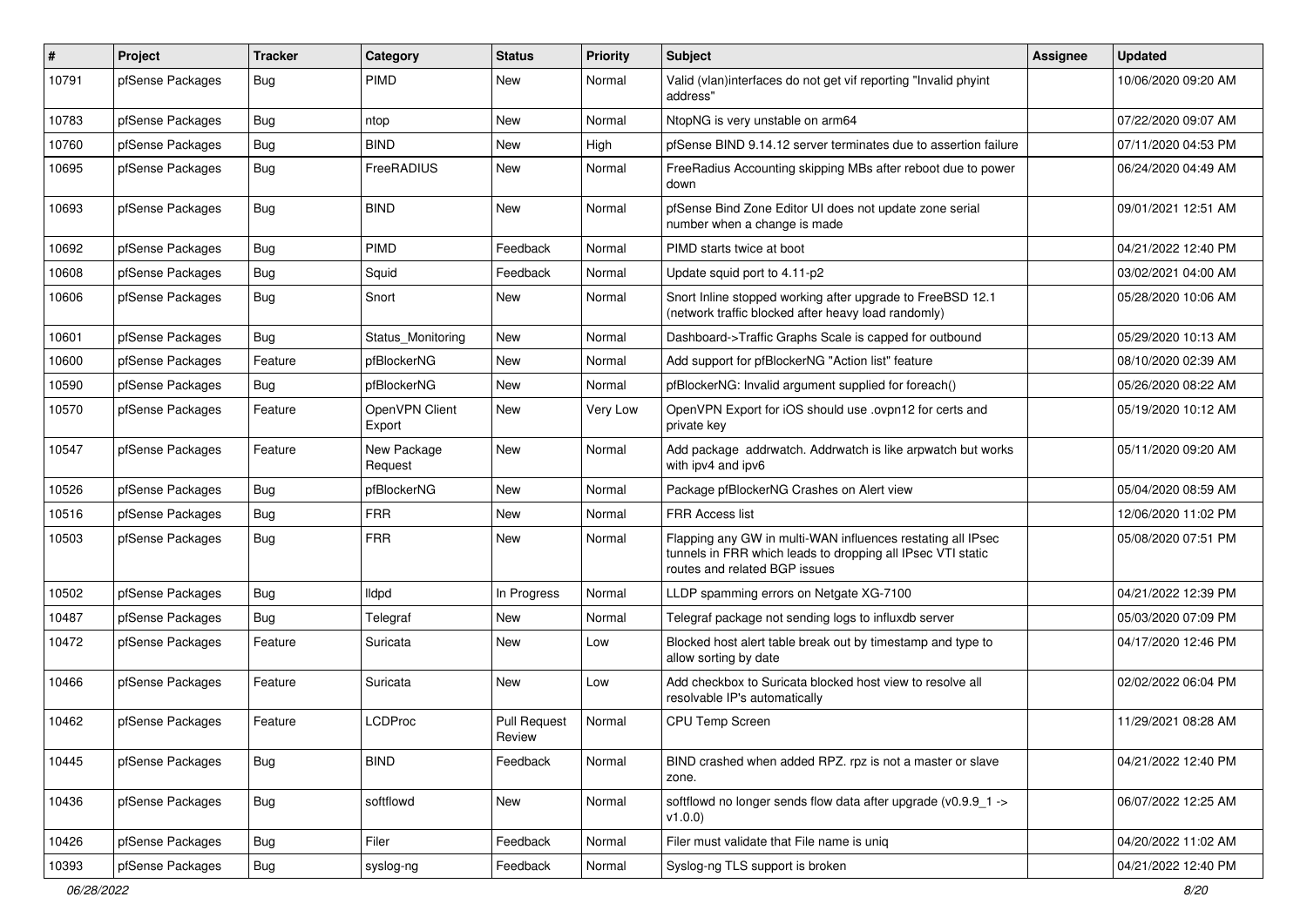| $\sharp$ | Project          | <b>Tracker</b> | Category                 | <b>Status</b> | <b>Priority</b> | Subject                                                                                         | <b>Assignee</b> | <b>Updated</b>      |
|----------|------------------|----------------|--------------------------|---------------|-----------------|-------------------------------------------------------------------------------------------------|-----------------|---------------------|
| 10377    | pfSense Packages | Feature        | FreeRADIUS               | New           | Very Low        | Allow usage of TOTP (Google-Authenticator) without PIN                                          |                 | 03/30/2020 11:43 AM |
| 10370    | pfSense Packages | <b>Bug</b>     | ntop                     | New           | Normal          | ntopng Timeseries not send to InfluxDB                                                          |                 | 03/30/2020 09:42 AM |
| 10358    | pfSense Packages | Feature        | <b>FRR</b>               | New           | Very Low        | <b>Stage FRR Configuration Changes</b>                                                          |                 | 03/19/2020 06:48 AM |
| 10347    | pfSense Packages | Feature        | OpenVPN Client<br>Export | New           | Normal          | Request to add pull-filter                                                                      |                 | 07/29/2020 08:11 AM |
| 10330    | pfSense Packages | <b>Bug</b>     | <b>BIND</b>              | Feedback      | Normal          | BIND zone configuration displays wrong DS resource record with<br>inline DNSSEC signing enabled |                 | 04/21/2022 12:40 PM |
| 10297    | pfSense Packages | Feature        | FreeRADIUS               | Assigned      | Normal          | IPv6 user attributes                                                                            |                 | 04/21/2022 12:39 PM |
| 10292    | pfSense Packages | <b>Bug</b>     | Suricata                 | New           | Normal          | Suricata not respecting SID Mgmt list                                                           |                 | 02/27/2020 01:02 PM |
| 10279    | pfSense Packages | <b>Bug</b>     | open-vm-tools            | New           | Normal          | pfSense's OpenVM Tools on ESXi 6.7 no longer provides guest<br>vm functionality                 |                 | 03/01/2020 06:07 PM |
| 10278    | pfSense Packages | Bug            | pfBlockerNG              | New           | Normal          | pfBlockerNG: Formatting issue on DNSBL stats page                                               |                 | 02/24/2020 01:36 PM |
| 10265    | pfSense Packages | Bug            | Notes                    | New           | Very Low        | Adding a Note with malformed title will force system restore                                    |                 | 02/27/2020 10:12 AM |
| 10253    | pfSense Packages | <b>Bug</b>     | pfBlockerNG              | New           | Normal          | pfblockerng-devel uses user interface for VIP causing issues<br>with other services             |                 | 02/11/2020 09:17 AM |
| 10252    | pfSense Packages | Bug            | pfBlockerNG              | New           | High            | pfblockerng-devel                                                                               |                 | 02/11/2020 05:18 PM |
| 10188    | pfSense Packages | Bug            | pfBlockerNG              | New           | Normal          | Reputation tab is not working                                                                   |                 | 01/24/2020 10:06 AM |
| 10164    | pfSense Packages | <b>Bug</b>     | pfBlockerNG              | New           | Normal          | pfBlockerNG dashboard widget position is not maintained when<br>updating                        |                 | 01/06/2020 10:06 AM |
| 10160    | pfSense Packages | Feature        | New Package<br>Request   | New           | Normal          | Dedicated Maxmind GeoIP package including license<br>registration                               |                 | 01/03/2020 10:31 PM |
| 9999     | pfSense Packages | Bug            | pfBlockerNG              | New           | Normal          | unbound fatal error if System Domain in DNSBL and System<br>Domain Local Zone Type is Redirect  |                 | 12/25/2019 08:10 AM |
| 9973     | pfSense Packages | Feature        | <b>NRPE</b>              | New           | Normal          | Nagios NRPE package isn't IPv6 capable                                                          |                 | 12/20/2019 03:15 PM |
| 9934     | pfSense Packages | Bug            | Suricata                 | New           | Normal          | suricata update kills WAN interface                                                             |                 | 02/20/2020 09:17 AM |
| 9916     | pfSense Packages | Feature        | <b>BIND</b>              | Feedback      | Normal          | Check allow-transfer in custom option when the zone is slave                                    |                 | 04/21/2022 12:40 PM |
| 9912     | pfSense Packages | Feature        | ntop                     | New           | Normal          | add custom DPI to ntopng                                                                        |                 | 11/18/2019 10:57 AM |
| 9895     | pfSense Packages | <b>Bug</b>     | Snort                    | New           | Normal          | snort reinstallation failed                                                                     |                 | 06/23/2021 08:01 AM |
| 9833     | pfSense Packages | Feature        | <b>ACME</b>              | New           | Normal          | ACME: add ability to use custom ACME server                                                     |                 | 04/07/2022 11:31 AM |
| 9798     | pfSense Packages | Feature        | pfBlockerNG              | New           | Normal          | add ipv4 and ipv6 dnscrypt-resolvers feeds                                                      |                 | 10/14/2021 09:48 AM |
| 9774     | pfSense Packages | Feature        | Squid                    | New           | Normal          | Squid logs / remote logs                                                                        |                 | 04/17/2020 06:18 AM |
| 9762     | pfSense Packages | Feature        | Squid                    | Feedback      | Normal          | Squid Reverse Proxy Change redir domain(s) to use regex                                         |                 | 04/21/2022 12:40 PM |
| 9749     | pfSense Packages | Feature        | Status_Monitoring        | New           | Normal          | 95th percentile missing for quality in monitoring                                               |                 | 09/12/2019 10:39 AM |
| 9725     | pfSense Packages | Feature        | ACME                     | New           | Very Low        | Ability to use template variables in acme package                                               |                 | 09/04/2019 07:12 AM |
| 9724     | pfSense Packages | <b>Bug</b>     | pfBlockerNG              | New           | High            | pfblockerng-firewall-filter-service-will-not-start                                              |                 | 09/05/2019 06:32 AM |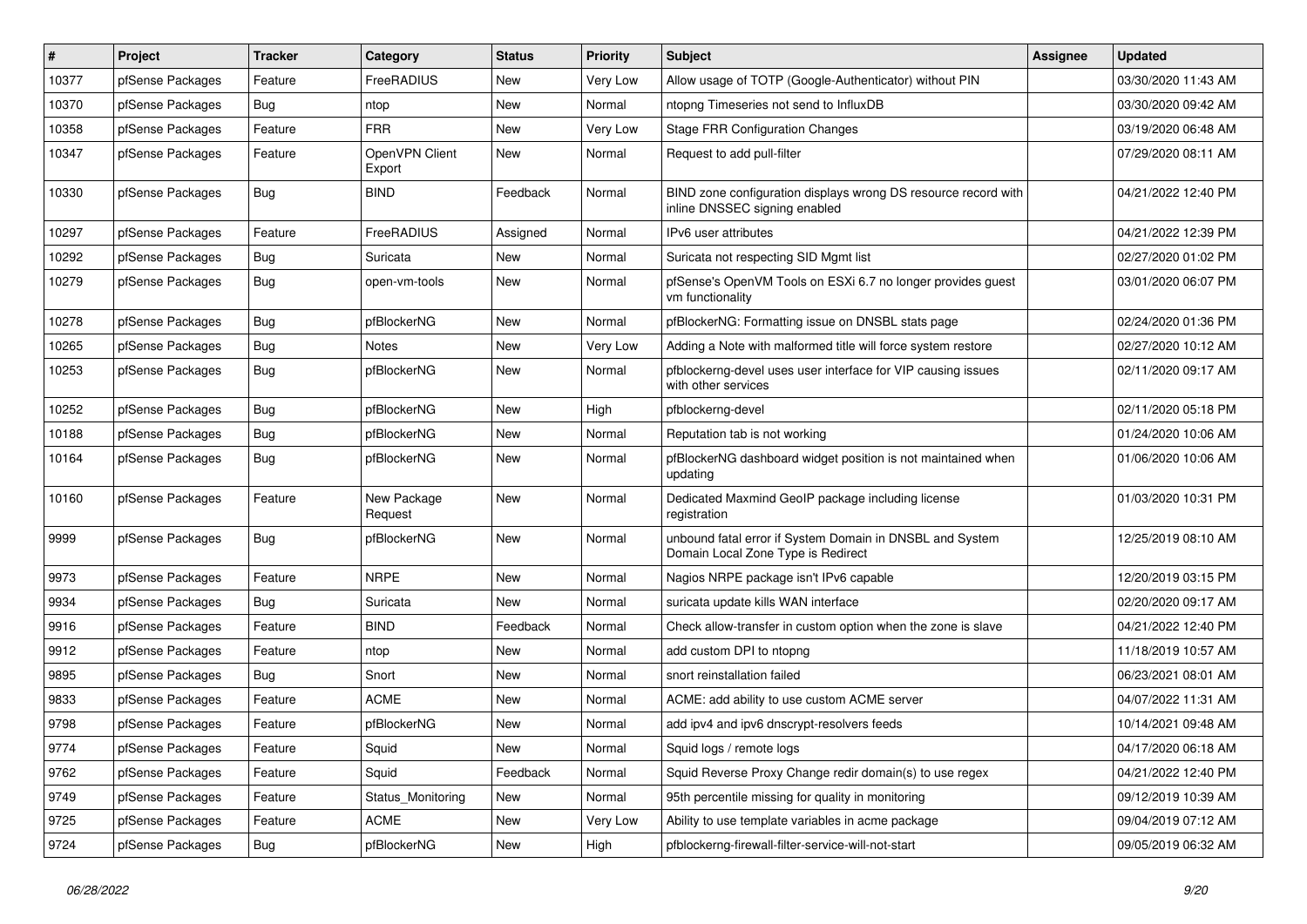| $\pmb{\#}$ | Project          | <b>Tracker</b> | Category               | <b>Status</b> | <b>Priority</b> | Subject                                                                                              | <b>Assignee</b> | <b>Updated</b>      |
|------------|------------------|----------------|------------------------|---------------|-----------------|------------------------------------------------------------------------------------------------------|-----------------|---------------------|
| 9707       | pfSense Packages | <b>Bug</b>     | pfBlockerNG            | New           | Normal          | Some networks already existing in deny Feeds are not stopped<br>even if existing in custom deny list |                 | 08/28/2019 10:03 AM |
| 9704       | pfSense Packages | Feature        | FreeRADIUS             | New           | Normal          | Enable filter_username                                                                               |                 | 08/27/2019 12:07 PM |
| 9700       | pfSense Packages | Feature        | Squid                  | Feedback      | Normal          | Secure Squid HTTPS Proxy                                                                             |                 | 01/25/2022 06:39 PM |
| 9676       | pfSense Packages | Bug            | pfBlockerNG            | New           | Normal          | AS lookup fails                                                                                      |                 | 12/26/2019 12:17 AM |
| 9662       | pfSense Packages | Bug            | pfBlockerNG            | New           | Normal          | PfblockerNG do not update after pfsense reboot and wait for<br>next cron task                        |                 | 08/20/2019 09:00 AM |
| 9648       | pfSense Packages | Feature        | haproxy                | New           | Very Low        | Multiple node Sync HAProxy configuration to backup CARP<br>members via XMLRPC.                       |                 | 07/25/2019 10:04 AM |
| 9616       | pfSense Packages | Feature        | New Package<br>Request | New           | Normal          | Package for Docs                                                                                     |                 | 03/26/2020 06:34 AM |
| 9599       | pfSense Packages | Feature        | haproxy                | New           | Normal          | Support for "peers" in HAproxy                                                                       |                 | 06/25/2019 01:47 AM |
| 9568       | pfSense Packages | Bug            | Squid                  | New           | Normal          | UFSSwapDir::openLog: Failed to open swap log.                                                        |                 | 05/29/2019 09:18 PM |
| 9500       | pfSense Packages | Bug            | haproxy                | New           | Normal          | HAproxy does not delete non-applicable action config                                                 |                 | 01/18/2022 06:28 AM |
| 9497       | pfSense Packages | <b>Bug</b>     | AWS VPC                | New           | Normal          | AWS VPN Wizard: WebGUI times out.                                                                    |                 | 11/13/2019 10:07 AM |
| 9495       | pfSense Packages | Bug            | AWS VPC                | New           | Normal          | AWS VPC VPN wizard produces incorrect config (SHA256<br>should be SHA1)                              |                 | 08/19/2019 02:45 PM |
| 9486       | pfSense Packages | <b>Bug</b>     | softflowd              | New           | Very Low        | ifindex values used for softflowd are incorrect                                                      |                 | 08/14/2019 02:30 PM |
| 9348       | pfSense Packages | <b>Bug</b>     | <b>ACME</b>            | New           | Normal          | Results of Acme certificate issuance/renewal are not properly<br>formatted                           |                 | 02/22/2019 12:08 PM |
| 9337       | pfSense Packages | Bug            | Telegraf               | New           | Normal          | Telegraf ping input fails                                                                            |                 | 02/18/2019 10:40 AM |
| 9315       | pfSense Packages | Feature        | New Package<br>Request | New           | Normal          | Add Package: dnscrypt-proxy                                                                          |                 | 03/05/2021 02:38 AM |
| 9299       | pfSense Packages | Feature        | <b>ACME</b>            | New           | Normal          | ACME package : Automate add/remove firewall rule for port<br>forwarding                              |                 | 01/30/2019 10:09 PM |
| 9289       | pfSense Packages | Feature        | Snort                  | New           | Normal          | Snort enable react                                                                                   |                 | 03/16/2019 09:04 PM |
| 9286       | pfSense Packages | <b>Bug</b>     | squidguard             | New           | Normal          | squidGuard - Unable to change IP for sgerror.php URL in<br>configuration                             |                 | 11/13/2019 10:07 AM |
| 9261       | pfSense Packages | Bug            | haproxy                | <b>New</b>    | Normal          | haproxy GUI failure                                                                                  |                 | 01/08/2019 12:41 PM |
| 9247       | pfSense Packages | <b>Bug</b>     | haproxy                | New           | Low             | HAProxy multiple server selection on stats pages doesn't work                                        |                 | 01/02/2019 04:44 PM |
| 9238       | pfSense Packages | Feature        | New Package<br>Request | New           | Normal          | Add support for Zerotier                                                                             |                 | 05/17/2021 01:58 PM |
| 9229       | pfSense Packages | Bug            | Tinc                   | New           | Normal          | Tinc package: no way of specifying multiple critical configuration<br>parameters from web interface  |                 | 08/13/2019 09:25 AM |
| 9143       | pfSense Packages | <b>Bug</b>     | ntop                   | New           | Normal          | ntopng not displaying values in historical correctly                                                 |                 | 11/22/2018 07:24 AM |
| 9139       | pfSense Packages | Bug            | Telegraf               | New           | Normal          | telegraf: add ping for default gateway(s)                                                            |                 | 05/21/2020 04:23 PM |
| 9138       | pfSense Packages | <b>Bug</b>     | Telegraf               | New           | Normal          | telegraf: add section for custom config lines                                                        |                 | 02/18/2019 03:36 PM |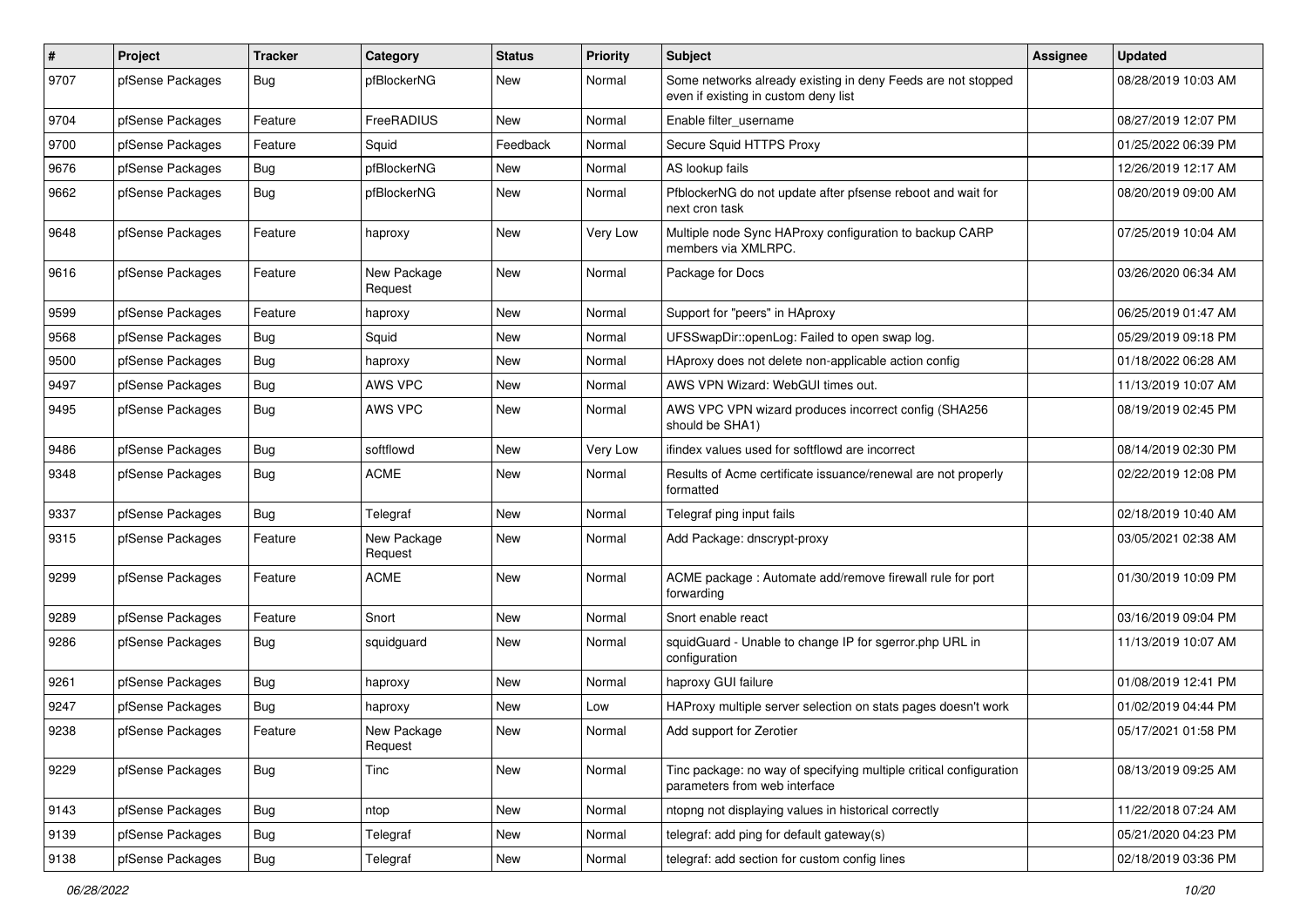| $\vert$ # | Project          | <b>Tracker</b> | Category                 | <b>Status</b> | <b>Priority</b> | Subject                                                                                                                                    | <b>Assignee</b> | <b>Updated</b>      |
|-----------|------------------|----------------|--------------------------|---------------|-----------------|--------------------------------------------------------------------------------------------------------------------------------------------|-----------------|---------------------|
| 9085      | pfSense Packages | Feature        | OpenVPN Client<br>Export | New           | Low             | OpenVPN connect/disconnect scripts                                                                                                         |                 | 08/13/2019 09:15 AM |
| 9079      | pfSense Packages | Bug            | ntop                     | New           | Normal          | High CPU usage of ntopng even during IDLE and no network<br>traffic                                                                        |                 | 12/16/2018 02:40 PM |
| 9077      | pfSense Packages | Feature        | haproxy                  | New           | Normal          | haproxy UI: Add seperator lines                                                                                                            |                 | 10/29/2018 06:06 AM |
| 9046      | pfSense Packages | Feature        | Telegraf                 | New           | High            | telegraf feature request                                                                                                                   |                 | 02/18/2019 03:38 PM |
| 9044      | pfSense Packages | Feature        | New Package<br>Request   | New           | Normal          | Add SoftEther                                                                                                                              |                 | 11/02/2019 10:51 AM |
| 9025      | pfSense Packages | <b>Bug</b>     | squidguard               | New           | Normal          | SquidGard + Target categories                                                                                                              |                 | 10/08/2018 01:00 AM |
| 9012      | pfSense Packages | <b>Bug</b>     | Squid                    | New           | Very Low        | Captive Portal authentication in Squid Proxy Server does not<br>work                                                                       |                 | 10/12/2019 05:06 AM |
| 8985      | pfSense Packages | Feature        | Suricata                 | New           | Normal          | Suricata: allow configuration for external/internal additional<br>storage                                                                  |                 | 11/13/2019 10:07 AM |
| 8982      | pfSense Packages | Feature        | haproxy                  | New           | Normal          | HAproxy ACL support for map in configuration UI                                                                                            |                 | 06/25/2019 01:49 AM |
| 8909      | pfSense Packages | Bug            | Tinc                     | New           | Normal          | tinc package makes /rc.newwanip looping forever                                                                                            |                 | 08/13/2019 09:25 AM |
| 8902      | pfSense Packages | <b>Bug</b>     | haproxy                  | New           | Normal          | HAproxy package not use custom DNS for lookup on apply new<br>config                                                                       |                 | 09/16/2018 08:16 AM |
| 8869      | pfSense Packages | Feature        | haproxy                  | New           | Normal          | HAproxy should use RFC 7919 DH parameter files                                                                                             |                 | 10/17/2018 10:46 AM |
| 8836      | pfSense Packages | Feature        | FreeRADIUS               | New           | Normal          | Define Idap group vlan assignment in users file                                                                                            |                 | 08/26/2018 07:53 AM |
| 8769      | pfSense Packages | Feature        | FreeRADIUS               | New           | Normal          | Allow FreeRADIUS users to change their own Passwords and<br>Pins                                                                           |                 | 10/11/2018 11:34 AM |
| 8752      | pfSense Packages | Bug            | squidguard               | New           | Normal          | For SquidGuard in "Common ACL" menu "Target Rules List"<br>"access" option always stays with default value '---' for my Target<br>category |                 | 08/06/2018 05:53 AM |
| 8705      | pfSense Packages | <b>Bug</b>     | syslog-ng                | New           | Normal          | Syslog-NG error in latest snapshot                                                                                                         |                 | 07/27/2018 10:17 AM |
| 8589      | pfSense Packages | <b>Bug</b>     | FreeRADIUS               | New           | Normal          | FreeRadius 0.15.5_2 ignoring tunnelled-reply=no                                                                                            |                 | 02/18/2019 03:40 PM |
| 8560      | pfSense Packages | <b>Bug</b>     | <b>ACME</b>              | New           | Normal          | ACME: can't update DNS records in DNSMadeEasy registar for<br>several domains with different API keys/ids                                  |                 | 06/08/2018 01:28 PM |
| 8547      | pfSense Packages | Feature        | New Package<br>Request   | New           | Normal          | fwknop Port Knocking Package                                                                                                               |                 | 02/08/2021 12:17 PM |
| 8517      | pfSense Packages | Feature        | New Package<br>Request   | New           | Normal          | OpenConnect client                                                                                                                         |                 | 08/13/2019 10:01 AM |
| 8513      | pfSense Packages | <b>Bug</b>     | FreeRADIUS               | New           | High            | Freeradius 3.x Idap problem                                                                                                                |                 | 02/18/2019 05:22 PM |
| 8454      | pfSense Packages | Bug            | arpwatch                 | New           | Very Low        | Arpwatch package break email notifications from other sources                                                                              |                 | 06/23/2022 07:49 PM |
| 8438      | pfSense Packages | <b>Bug</b>     | haproxy                  | New           | High            | haproxy: can't use ACL for cert with http-response actions                                                                                 |                 | 05/24/2018 01:12 PM |
| 8295      | pfSense Packages | Bug            | syslog-ng                | New           | Normal          | syslog-ng logrotates tls files                                                                                                             |                 | 02/14/2018 06:12 AM |
| 8279      | pfSense Packages | Feature        | pfBlockerNG              | New           | Normal          | Consider adding a new option to the Rule Order                                                                                             |                 | 08/20/2019 09:00 AM |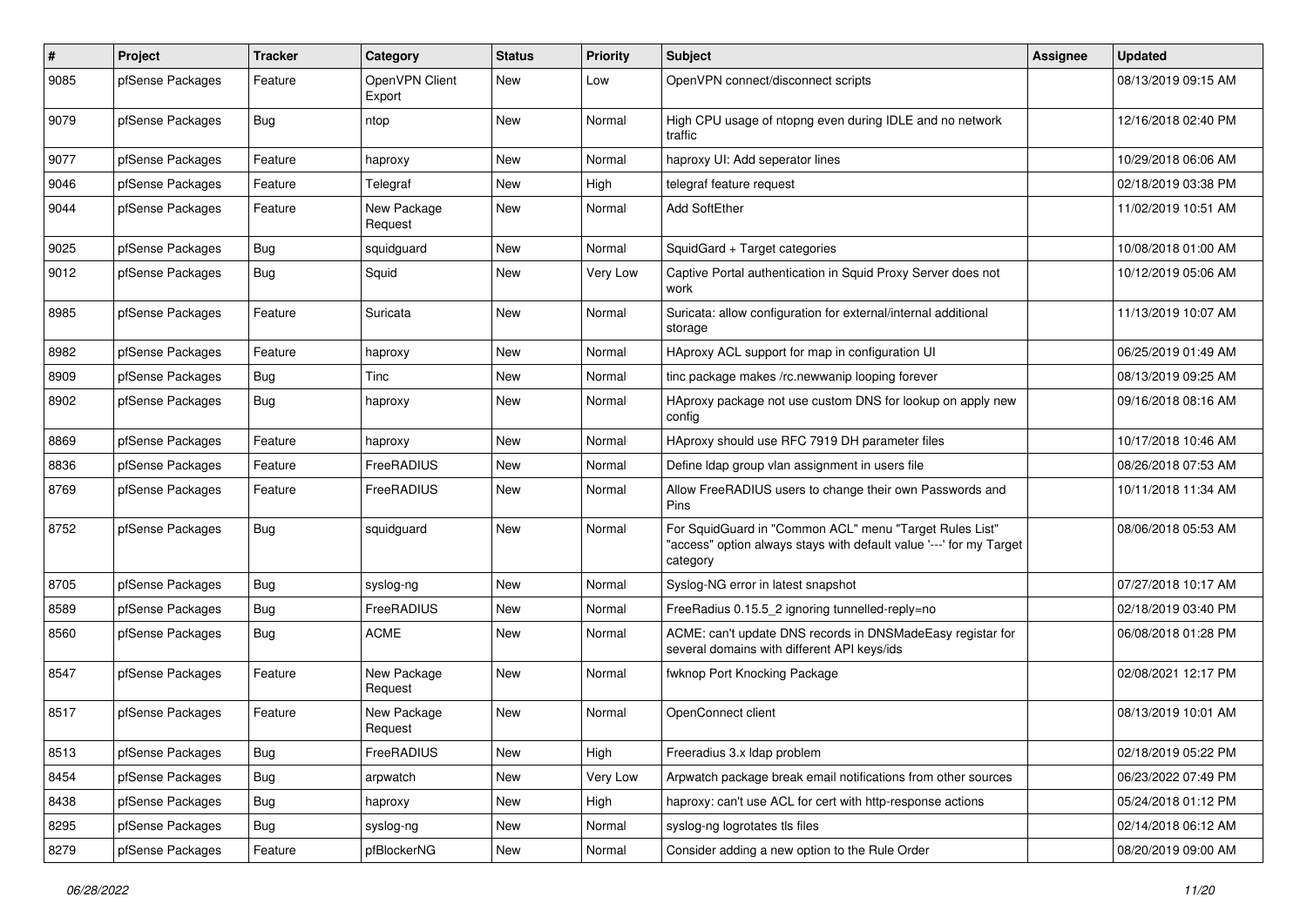| $\#$ | Project          | <b>Tracker</b> | Category                 | <b>Status</b> | <b>Priority</b> | Subject                                                                                             | <b>Assignee</b> | <b>Updated</b>      |
|------|------------------|----------------|--------------------------|---------------|-----------------|-----------------------------------------------------------------------------------------------------|-----------------|---------------------|
| 8264 | pfSense Packages | Bug            | FreeRADIUS               | New           | Normal          | Radiusd restart on WAN change results in freeradius not running<br>(and possible solution)          |                 | 04/21/2022 12:39 PM |
| 8251 | pfSense Packages | <b>Bug</b>     | FreeRADIUS               | Feedback      | Normal          | Captiveportal + FreeRadius "Last activity" resets to Session start                                  |                 | 08/13/2019 11:10 AM |
| 8232 | pfSense Packages | Feature        | haproxy                  | New           | Normal          | different ssl options based on the sni name                                                         |                 | 01/30/2019 10:36 AM |
| 8230 | pfSense Packages | Feature        | Telegraf                 | New           | Normal          | telegraf automatic input plugins configuration for enabled<br>pfsense package                       |                 | 02/18/2019 05:23 PM |
| 8229 | pfSense Packages | <b>Bug</b>     | syslog-ng                | New           | Normal          | syslog-ng stops parsing logs after logrotate run                                                    |                 | 01/26/2018 12:00 PM |
| 8224 | pfSense Packages | Feature        | FreeRADIUS               | New           | Normal          | Add "OU" field to FreeRADIUS page                                                                   |                 | 02/21/2018 12:53 AM |
| 8216 | pfSense Packages | Feature        | Telegraf                 | New           | Normal          | Add prometheus output for telegraf                                                                  |                 | 09/09/2020 05:33 AM |
| 8213 | pfSense Packages | Bug            | haproxy                  | New           | Normal          | acl src file not populated from alias                                                               |                 | 12/21/2017 02:02 PM |
| 8199 | pfSense Packages | Feature        | <b>BIND</b>              | New           | Normal          | Support reordering and/or sort alphabetically across BIND<br>package                                |                 | 12/12/2017 02:05 AM |
| 8197 | pfSense Packages | <b>Bug</b>     | <b>BIND</b>              | New           | Normal          | BIND UI fails to properly update zone with inline DNSSEC<br>signing enabled                         |                 | 02/18/2019 05:23 PM |
| 8180 | pfSense Packages | <b>Bug</b>     | syslog-ng                | New           | Normal          | syslog-ng default log file                                                                          |                 | 01/16/2018 12:53 PM |
| 8161 | pfSense Packages | Feature        | FreeRADIUS               | New           | Very Low        | Add virtual server support to FreeRadius                                                            |                 | 12/05/2017 01:57 PM |
| 8148 | pfSense Packages | Feature        | OpenVPN Client<br>Export | New           | Very Low        | OpenVPN - Output Windows Client .MSI Installer for GPO<br>deployment                                |                 | 11/30/2017 01:24 PM |
| 8146 | pfSense Packages | Feature        | <b>BIND</b>              | New           | Normal          | Zone Domain Records more powerfull for BIND Zones                                                   |                 | 08/13/2019 09:39 AM |
| 8121 | pfSense Packages | Feature        | haproxy                  | New           | Normal          | haproxy, allow to generate backends even they don't seem to be<br>used                              |                 | 11/23/2017 04:04 AM |
| 8099 | pfSense Packages | Feature        | Telegraf                 | New           | Normal          | Add more configuration flexibility to Telegraf                                                      |                 | 08/13/2019 09:39 AM |
| 8031 | pfSense Packages | Feature        | FreeRADIUS               | New           | Normal          | FreeRADIUS copy entry function                                                                      |                 | 08/16/2019 01:01 PM |
| 7954 | pfSense Packages | Bug            | Squid                    | Confirmed     | Normal          | Package upgrade/reinstall gets stuck on deinstall if the<br>package-provided service is not running |                 | 10/18/2017 12:04 PM |
| 7903 | pfSense Packages | Feature        | New Package<br>Request   | New           | Normal          | Duo ssh package                                                                                     |                 | 01/16/2021 12:44 AM |
| 7902 | pfSense Packages | Feature        | OpenVPN Client<br>Export | New           | Low             | allow vpn client export of other to be a blank field                                                |                 | 08/19/2019 03:33 PM |
| 7797 | pfSense Packages | <b>Bug</b>     | Squid                    | Feedback      | Normal          | Squid Reverse Proxy alternating between destinations                                                |                 | 04/21/2022 12:40 PM |
| 7699 | pfSense Packages | Feature        | OpenVPN Client<br>Export | New           | Normal          | OpenVPN Client Export - Default Gateway                                                             |                 | 08/19/2019 03:32 PM |
| 7691 | pfSense Packages | Feature        | Squid                    | New           | Normal          | Allow for custom icap services for squid                                                            |                 | 08/24/2017 03:16 AM |
| 7686 | pfSense Packages | Feature        | haproxy                  | New           | Normal          | Add option in HAProxy to configure SSL defaults based on the<br>Mozilla SSL Configuration Generator |                 | 08/16/2019 01:09 PM |
| 7683 | pfSense Packages | Feature        | New Package<br>Request   | New           | Low             | Splunk Universal Forwarder Package                                                                  |                 | 08/19/2019 02:54 PM |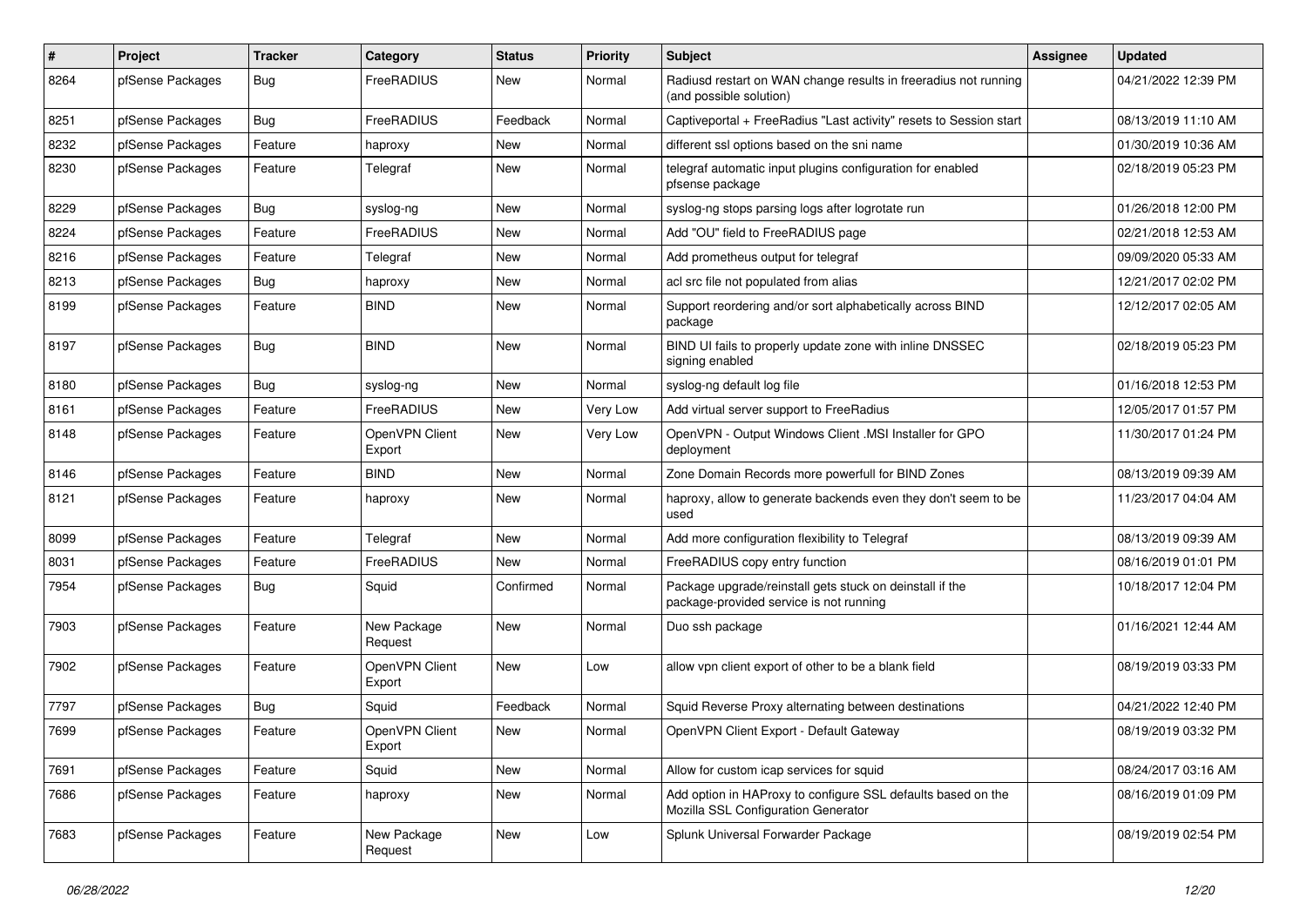| $\#$ | Project          | <b>Tracker</b> | Category                 | <b>Status</b> | <b>Priority</b> | <b>Subject</b>                                                                                                                     | <b>Assignee</b> | <b>Updated</b>      |
|------|------------------|----------------|--------------------------|---------------|-----------------|------------------------------------------------------------------------------------------------------------------------------------|-----------------|---------------------|
| 7608 | pfSense Packages | Feature        | FreeRADIUS               | <b>New</b>    | <b>Very Low</b> | Captive Portal amount of traffic Account + Free Radius+Mysql                                                                       |                 | 05/28/2017 09:08 AM |
| 7535 | pfSense Packages | Feature        | Snort                    | <b>New</b>    | Normal          | Snort messages filling System / General. Should have its own<br>log.                                                               |                 | 02/18/2019 05:29 PM |
| 7462 | pfSense Packages | Bug            | haproxy                  | New           | Normal          | HAproxy not rebinding properly after WAN DHCP IP change                                                                            |                 | 01/11/2018 09:15 AM |
| 7453 | pfSense Packages | Bug            | <b>ACME</b>              | <b>New</b>    | Normal          | DNS-ovh need to save or display consumer key                                                                                       |                 | 04/06/2017 10:54 AM |
| 7449 | pfSense Packages | Feature        | OpenVPN Client<br>Export | New           | Normal          | feature request for openvpn-client-export package, add the<br>support for openvpn up and down script, for mapping network<br>drive |                 | 08/06/2019 05:06 PM |
| 7414 | pfSense Packages | Feature        | Snort                    | <b>New</b>    | Normal          | snort needs automated refresh on ip change                                                                                         |                 | 08/20/2019 08:55 AM |
| 7411 | pfSense Packages | Todo           | ladvd                    | <b>New</b>    | Low             | LADVD Devices not wide enough                                                                                                      |                 | 10/22/2017 05:04 AM |
| 7403 | pfSense Packages | Bug            | FreeRADIUS               | <b>New</b>    | Normal          | Captive Portal + freeradius2 + MySQL problems with German<br>Umlaut                                                                |                 | 03/17/2017 09:12 AM |
| 7388 | pfSense Packages | Bug            | Suricata                 | New           | High            | Suricata does not property recognize MTU for PPPOE interfaces                                                                      |                 | 03/15/2017 05:17 AM |
| 7367 | pfSense Packages | Feature        | Squid                    | New           | Normal          | <b>Wizard for Squid</b>                                                                                                            |                 | 03/14/2017 01:59 PM |
| 7039 | pfSense Packages | Bug            | haproxy                  | Feedback      | Normal          | HAProxy backend configuration does not handle intermediate<br>CAs properly                                                         |                 | 04/21/2022 12:40 PM |
| 7000 | pfSense Packages | Feature        | ntop                     | <b>New</b>    | Normal          | ntopng historical data needs to be reworked                                                                                        |                 | 01/14/2017 09:20 AM |
| 6988 | pfSense Packages | <b>Bug</b>     | Snort                    | New           | High            | SNORT Package PHP memory error                                                                                                     |                 | 06/28/2018 10:00 PM |
| 6861 | pfSense Packages | <b>Bug</b>     | haproxy                  | <b>New</b>    | Normal          | Ha-Proxy duplicated backend used in place of original backend                                                                      |                 | 02/18/2019 05:30 PM |
| 6831 | pfSense Packages | Feature        | Snort                    | New           | Normal          | Snort does not support aliases containing FQDN                                                                                     |                 | 07/11/2020 12:51 PM |
| 6789 | pfSense Packages | Feature        | Squid                    | <b>New</b>    | Normal          | disgest_ldap_auth                                                                                                                  |                 | 08/13/2019 09:57 AM |
| 6784 | pfSense Packages | <b>Bug</b>     | haproxy                  | New           | Normal          | HAProxy version .48 will not use URL Table Alias for front end<br>listener                                                         |                 | 02/18/2019 05:32 PM |
| 6555 | pfSense Packages | Feature        | New Package<br>Request   | <b>New</b>    | Normal          | Support IEEE 1588                                                                                                                  |                 | 08/13/2019 01:40 PM |
| 6521 | pfSense Packages | <b>Bug</b>     | squidguard               | <b>New</b>    | Normal          | pfsense 2.3.1 squidguard -> Groups ACL -> Target Rules List<br>missing                                                             |                 | 06/25/2016 10:49 PM |
| 6471 | pfSense Packages | <b>Bug</b>     | squidguard               | New           | Normal          | pfsense 2.3.1 squidguard -> common ACL -> Target Rules List<br>missing                                                             |                 | 06/08/2016 06:22 PM |
| 6470 | pfSense Packages | Feature        | New Package<br>Request   | New           | Normal          | CloudFlare Integration Module                                                                                                      |                 | 08/13/2019 01:23 PM |
| 6176 | pfSense Packages | Feature        | OpenVPN Client<br>Export | <b>New</b>    | Normal          | Privilege for OpenVPN Client Export                                                                                                |                 | 10/05/2020 07:33 AM |
| 6083 | pfSense Packages | <b>Bug</b>     | Squid                    | <b>New</b>    | Normal          | Suqid Realtime Monitor / Squid Cache Table not diplaying<br>correctly                                                              |                 | 12/06/2016 07:25 AM |
| 6022 | pfSense Packages | Feature        | New Package<br>Request   | <b>New</b>    | Normal          | Consider MLVPN for bonded VPN                                                                                                      |                 | 01/30/2021 05:24 PM |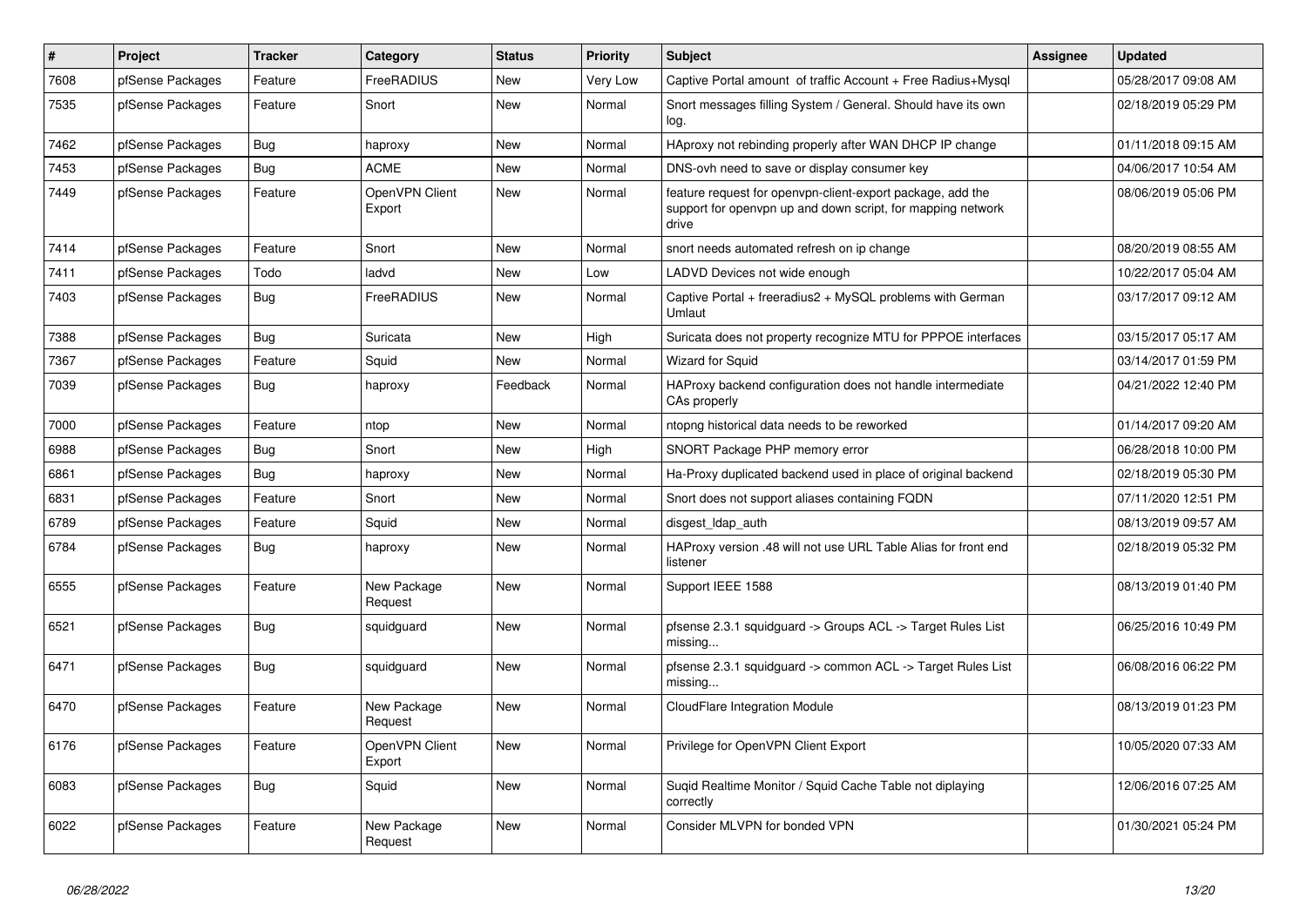| $\pmb{\#}$ | Project          | <b>Tracker</b> | Category                 | <b>Status</b>                 | <b>Priority</b> | <b>Subject</b>                                                                                              | <b>Assignee</b> | <b>Updated</b>      |
|------------|------------------|----------------|--------------------------|-------------------------------|-----------------|-------------------------------------------------------------------------------------------------------------|-----------------|---------------------|
| 5751       | pfSense Packages | Bug            | squidguard               | New                           | Normal          | SquidGuard target categories not saved when long "Domain<br>List" is provided                               |                 | 01/10/2016 08:55 AM |
| 5646       | pfSense Packages | Feature        | Squid                    | New                           | Normal          | Squid3 package Authentication Method: Kerberos/AD                                                           |                 | 02/18/2019 05:34 PM |
| 5174       | pfSense Packages | Feature        | <b>NRPE</b>              | New                           | Normal          | nrpe: check_sensors doesnt work, missing Imsensors                                                          |                 | 11/15/2015 12:49 AM |
| 4928       | pfSense Packages | Feature        | squidguard               | New                           | Normal          | Surftool - New Package to turn squidguard groups(/acls) on or<br>off                                        |                 | 08/13/2019 09:57 AM |
| 4506       | pfSense Packages | Feature        | FreeRADIUS               | New                           | Normal          | FreeRADIUS groups/hunt groups                                                                               |                 | 03/10/2015 08:51 PM |
| 4503       | pfSense Packages | Feature        | New Package<br>Request   | New                           | Normal          | GNUGateKeeper H.323 Proxy Package                                                                           |                 | 08/27/2019 02:54 AM |
| 3962       | pfSense Packages | Bug            | ladvd                    | Confirmed                     | Normal          | LADVD interface handling issues with lagg and bridge                                                        |                 | 12/05/2016 01:59 PM |
| 3424       | pfSense Packages | Feature        | New Package<br>Request   | New                           | Normal          | <b>SCEP</b> server                                                                                          |                 | 08/13/2019 10:02 AM |
| 1620       | pfSense Packages | Bug            | Squid                    | New                           | Normal          | Can't use transparent proxy when using bridge.                                                              |                 | 10/07/2021 04:19 AM |
| 13311      | pfSense Docs     | New Content    | Troubleshooting          | New                           | High            | Add troubleshooting tips for ZFS boot issues                                                                |                 | 06/28/2022 11:04 AM |
| 13291      | pfSense Docs     | Todo           | Configuration            | New                           | Low             | Notification documentation                                                                                  |                 | 06/21/2022 10:22 AM |
| 13236      | pfSense Docs     | Todo           | Products                 | New                           | Normal          | Document link speed limitations with igc and ix on 6100/4100                                                |                 | 05/31/2022 05:53 PM |
| 13016      | pfSense Docs     | New Content    | Virtualization           | New                           | Normal          | Workaround for bandwith issues since 2.6 when installed in<br>Hyper-V                                       |                 | 04/01/2022 01:06 PM |
| 12883      | pfSense Docs     | Todo           | <b>DNS</b>               | New                           | Normal          | Feedback on Services - DNS Resolver - Host Overrides                                                        |                 | 02/28/2022 07:54 PM |
| 12861      | pfSense Docs     | Correction     | Hardware                 | New                           | Normal          | pfSense hardware tuning guide references obsolete interface<br>loader variable & buffer limits              |                 | 02/23/2022 05:31 PM |
| 12805      | pfSense Docs     | New Content    | General                  | New                           | Very Low        | Add documentation about what triggers a notfication                                                         |                 | 02/15/2022 05:10 PM |
| 12804      | pfSense Docs     | New Content    | General                  | New                           | Very Low        | Create Slack documentation                                                                                  |                 | 02/15/2022 04:59 PM |
| 12791      | pfSense Docs     | New Content    | Diagnostics              | New                           | Normal          | Diagnostic Information for Support (pfSense)                                                                |                 | 02/13/2022 08:49 PM |
| 12787      | pfSense Docs     | Todo           | <b>IPsec</b>             | New                           | Normal          | Feedback on pfSense Configuration Recipes - Routing Internet<br>Traffic Through a Site-to-Site IPsec Tunnel |                 | 02/11/2022 11:28 PM |
| 12770      | pfSense Docs     | Todo           | <b>Firewall Rules</b>    | <b>Pull Request</b><br>Review | Normal          | Feedback on Firewall - Configuring firewall rules                                                           |                 | 06/27/2022 07:42 AM |
| 12659      | pfSense Docs     | Todo           | Hardware                 | New                           | Normal          | Feedback on Hardware - Hardware Tuning and<br>Troubleshooting - Flow Control for ix                         |                 | 01/16/2022 10:22 AM |
| 12597      | pfSense Docs     | New Content    | Hardware                 | New                           | Normal          | How to reset IPMI settings and password for Netgate appliances                                              |                 | 05/07/2022 12:33 PM |
| 12570      | pfSense Docs     | Correction     | General                  | New                           | Normal          | Active appliance list missing 6100                                                                          |                 | 12/06/2021 11:41 AM |
| 12461      | pfSense Docs     | Todo           | Hardware                 | New                           | Normal          | Improve macOS Serial Command Instructions                                                                   |                 | 10/15/2021 03:47 PM |
| 12457      | pfSense Docs     | Todo           | Packages                 | New                           | Very Low        | Add UPS Configuration Recipes for apcupsd and nut UPS<br>Packages with Common Brand Units                   |                 | 10/18/2021 08:37 AM |
| 12411      | pfSense Docs     | Todo           | <b>High Availability</b> | New                           | Normal          | Feedback on High Availability - pfSense XML-RPC Config<br><b>Sync Overview</b>                              |                 | 09/29/2021 10:39 AM |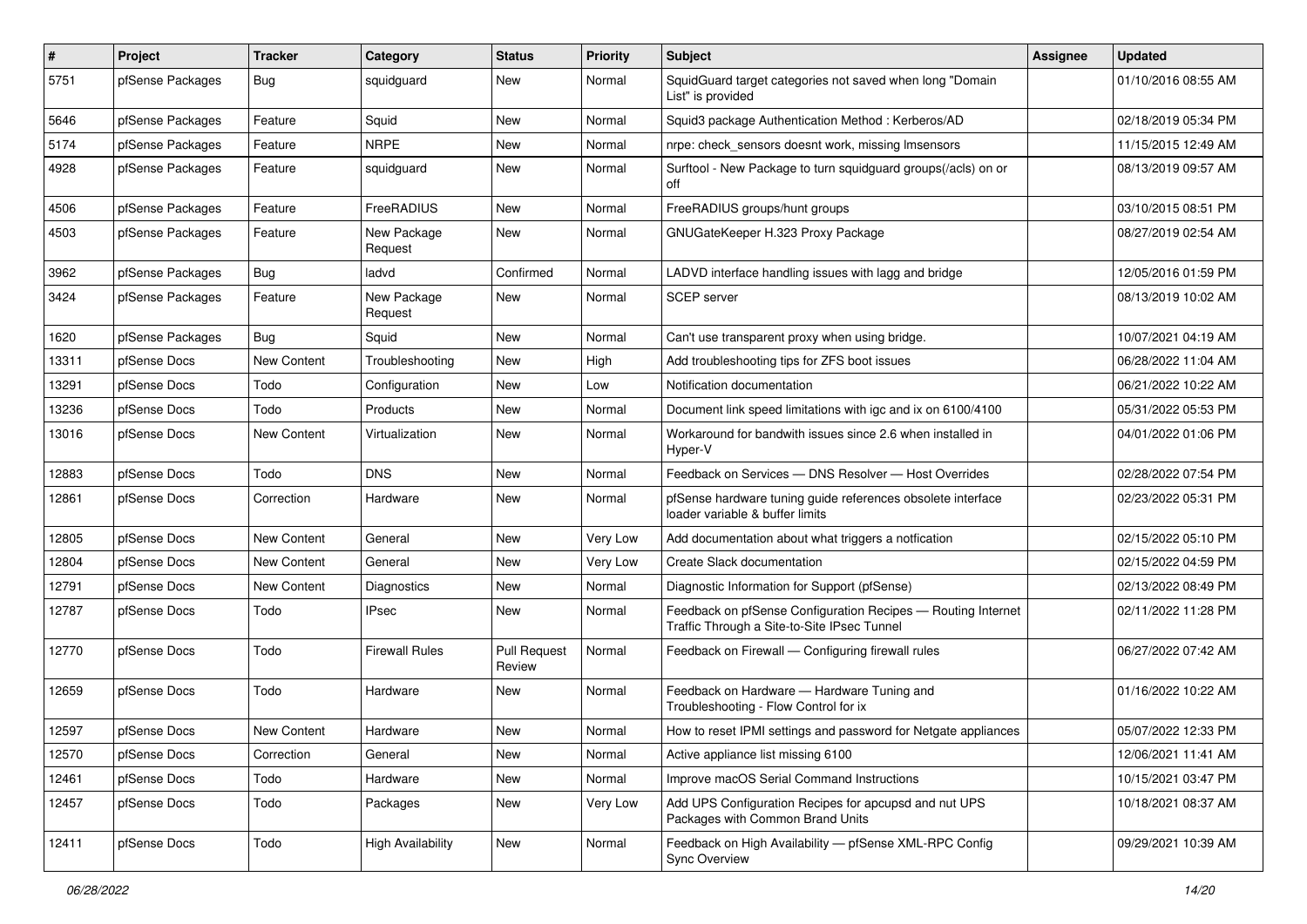| #     | <b>Project</b> | <b>Tracker</b> | Category                        | <b>Status</b>                 | <b>Priority</b> | <b>Subject</b>                                                                                  | <b>Assignee</b> | <b>Updated</b>      |
|-------|----------------|----------------|---------------------------------|-------------------------------|-----------------|-------------------------------------------------------------------------------------------------|-----------------|---------------------|
| 12402 | pfSense Docs   | Todo           | Configuration                   | New                           | Normal          | Feedback on Configuration - Advanced Configuration Options<br>- Notifications                   |                 | 09/24/2021 12:46 AM |
| 12400 | pfSense Docs   | Correction     | <b>NAT</b>                      | New                           | Normal          | NAT 1:1 documentation - multi-wan information                                                   |                 | 03/13/2022 12:53 PM |
| 12395 | pfSense Docs   | Todo           | Packages                        | New                           | Normal          | Feedback on Packages - FRR Package - Border Gateway<br>Protocol - BGP Required Information      |                 | 09/21/2021 04:32 PM |
| 12268 | pfSense Docs   | Todo           | Firewall Rules                  | New                           | Normal          | Feedback on Firewall - Aliases                                                                  |                 | 08/17/2021 12:55 AM |
| 12237 | pfSense Docs   | Todo           | Hardware                        | New                           | Normal          | Feedback on Hardware - Hardware Tuning and<br>Troubleshooting                                   |                 | 08/10/2021 03:13 AM |
| 12214 | pfSense Docs   | Todo           | General                         | New                           | Low             | Connect to WebGui.                                                                              |                 | 08/05/2021 04:39 AM |
| 12162 | pfSense Docs   | Todo           | Products                        | New                           | Normal          | Add "usb reset" as possible solution for non-booting flash drives<br>on the SG-1100             |                 | 10/07/2021 02:19 PM |
| 12098 | pfSense Docs   | Correction     | Configuration                   | New                           | Normal          | Feedback on pfSense Configuration Recipes - Accessing a<br>CPE/Modem from Inside the Firewall   |                 | 07/02/2021 02:30 AM |
| 12063 | pfSense Docs   | Todo           | Dynamic DNS                     | New                           | Normal          | Feedback on Services - Dynamic DNS - Configuring RFC<br>2136 Dynamic DNS updates                |                 | 06/18/2021 06:24 PM |
| 11944 | pfSense Docs   | Todo           | Packages                        | New                           | Normal          | Feedback on Packages - FRR Package - Bidirectional<br><b>Forwarding Detection</b>               |                 | 05/21/2021 12:57 AM |
| 11871 | pfSense Docs   | Correction     | Products                        | New                           | Normal          | SG-2100 must be manually power cycled after installation                                        |                 | 10/07/2021 02:19 PM |
| 11739 | pfSense Docs   | New Content    | <b>High Availability</b>        | New                           | Normal          | Manual Outbound NAT rules in HA setup                                                           |                 | 07/09/2021 08:26 AM |
| 11714 | pfSense Docs   | New Content    | <b>High Availability</b>        | New                           | Normal          | Feedback on Troubleshooting - Troubleshooting High<br>Availability DHCP Failover                |                 | 03/21/2021 05:58 PM |
| 11648 | pfSense Docs   | Todo           | Packages                        | New                           | Normal          | Feedback on Packages - AWS VPC Wizard - pfSense Plus<br><b>Configuration Details</b>            |                 | 03/10/2021 06:30 AM |
| 11622 | pfSense Docs   | Todo           | <b>IPsec</b>                    | New                           | Normal          | Update pfSense VPC VPN Configuration Wizard docs                                                |                 | 03/04/2021 09:36 AM |
| 11608 | pfSense Docs   | New Content    | Products                        | New                           | Normal          | Interfaces order of XG-7100 Quad-Port 10GbE Fiber SFP+<br><b>Installation Kit</b>               |                 | 03/03/2021 07:14 AM |
| 11172 | pfSense Docs   | New Content    | Products                        | New                           | Normal          | Interfaces order of 10 Gigabit Quad-Port SFP+ Intel® X710BM2<br>Card                            |                 | 12/18/2020 01:28 PM |
| 13307 | pfSense        | Bug            | <b>PPP</b> Interfaces           | New                           | High            | PPP interface custom reset date/time Hour and Minute fields do<br>not properly handle "0" value |                 | 06/28/2022 12:01 PM |
| 13305 | pfSense        | Feature        | Certificates                    | New                           | Normal          | Certificate Revocation page should show expiration date                                         |                 | 06/27/2022 10:26 AM |
| 13304 | pfSense        | Feature        | <b>Traffic Shaper</b><br>(ALTQ) | <b>Pull Request</b><br>Review | Normal          | Add Broadcom Netextreme II (bxe) to the altg capable check                                      |                 | 06/28/2022 12:01 PM |
| 13297 | pfSense        | Feature        | Routing                         | New                           | Normal          | Support for Gateway Groups as Static Route destinations                                         |                 | 06/24/2022 07:41 AM |
| 13296 | pfSense        | Feature        | DHCP (IPv6)                     | New                           | Normal          | Add support for DHCP6 OPTION_PD_EXCLUDE (RFC 6603)                                              |                 | 06/24/2022 10:10 PM |
| 13295 | pfSense        | <b>Bug</b>     | Gateway Monitoring              | <b>Pull Request</b><br>Review | Normal          | Incorrect function parameters for "get_dpinger_status()" call in<br>`gwlb.inc``                 |                 | 06/28/2022 12:01 PM |
| 13294 | pfSense        | Feature        | Gateways                        | New                           | Low             | Change gateway name                                                                             |                 | 06/22/2022 06:07 PM |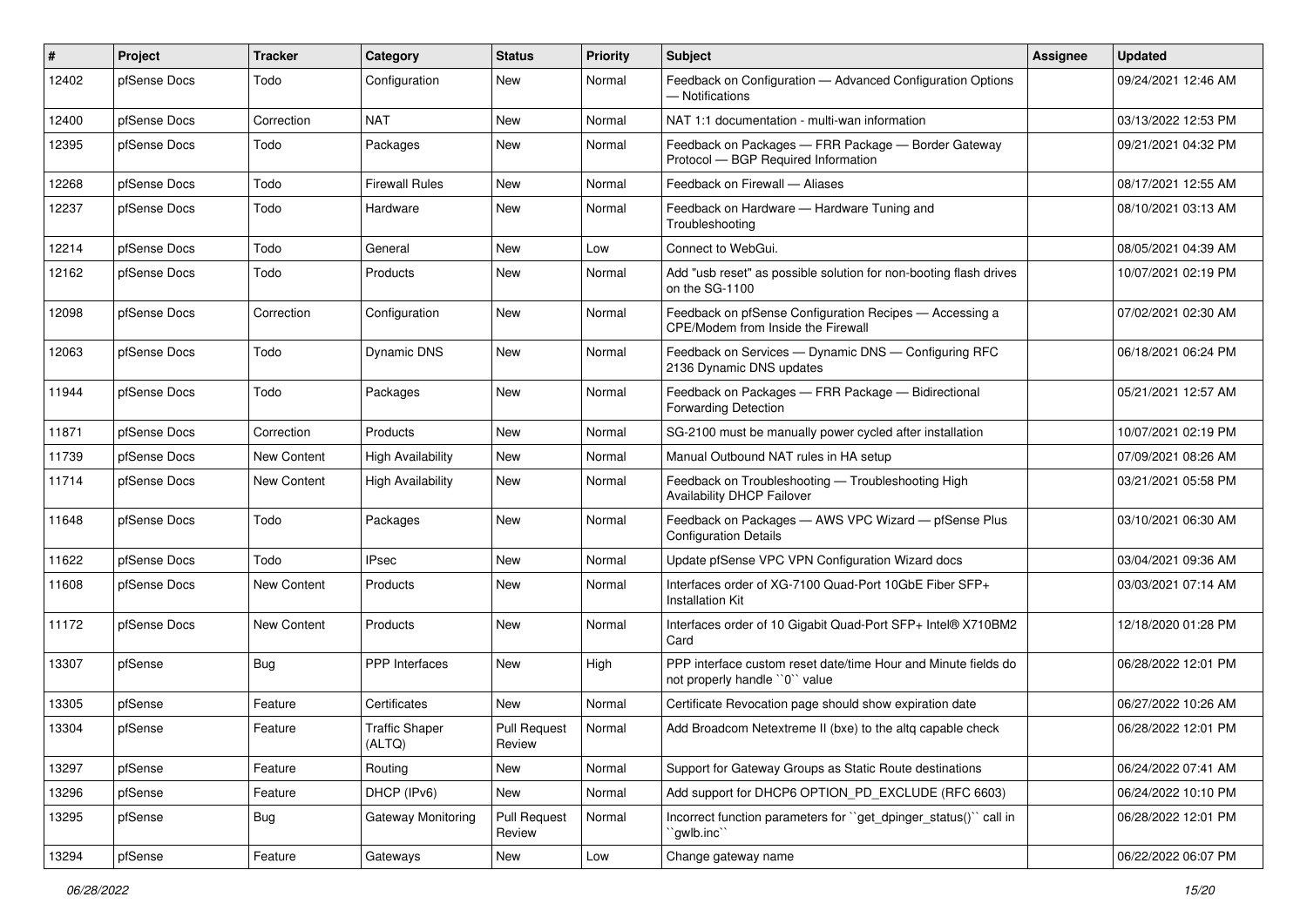| $\vert$ # | Project | <b>Tracker</b> | Category                 | <b>Status</b>          | Priority | <b>Subject</b>                                                                                                          | <b>Assignee</b> | <b>Updated</b>      |
|-----------|---------|----------------|--------------------------|------------------------|----------|-------------------------------------------------------------------------------------------------------------------------|-----------------|---------------------|
| 13293     | pfSense | Feature        | <b>OpenVPN</b>           | New                    | Normal   | Option to set auth-gen-token in OpenVPN GUI                                                                             |                 | 06/21/2022 02:35 PM |
| 13290     | pfSense | Regression     | Captive Portal           | Feedback               | Normal   | My PfSense version 2.7 is returning the error "dummynet bad<br>switch 21" every time I activate my Captive Portals (7). |                 | 06/27/2022 10:19 PM |
| 13289     | pfSense | <b>Bug</b>     | Backup / Restore         | New                    | Low      | Attempting to restore a 0 byte "config.xml" prints an error that<br>the file cannot be read                             |                 | 06/28/2022 12:01 PM |
| 13288     | pfSense | Bug            | Configuration<br>Backend | New                    | Normal   | Encode FreeRADIUS Custom Options                                                                                        |                 | 06/20/2022 10:36 AM |
| 13287     | pfSense | Feature        | Configuration<br>Backend | New                    | Normal   | Encode OpenVPN Custom Options                                                                                           |                 | 06/20/2022 10:33 AM |
| 13280     | pfSense | <b>Bug</b>     | Unknown                  | New                    | Normal   | Entries duplicated in /boot/loader.conf                                                                                 |                 | 06/19/2022 11:11 AM |
| 13279     | pfSense | Bug            | Interfaces               | New                    | Normal   | DHCP config override affects Gateway installation.                                                                      |                 | 06/17/2022 07:25 AM |
| 13277     | pfSense | Bug            | <b>IGMP Proxy</b>        | New                    | Normal   | IGMP Proxy webConfigurator Page Always Produces Error                                                                   |                 | 06/16/2022 07:50 PM |
| 13276     | pfSense | Bug            | <b>IGMP Proxy</b>        | New                    | Normal   | IGMP Proxy Error Message for Logging Links to System Log<br>Instead of Routing Log                                      |                 | 06/16/2022 07:48 PM |
| 13273     | pfSense | Bug            | DHCP (IPv4)              | <b>New</b>             | Normal   | dhclient can use conflicting recorded leases                                                                            |                 | 06/14/2022 11:07 AM |
| 13268     | pfSense | Todo           | Console Menu             | Ready To Test   Normal |          | columns don't align nicely in console with medium-long interface<br>names                                               |                 | 06/12/2022 10:32 PM |
| 13267     | pfSense | <b>Bug</b>     | <b>OpenVPN</b>           | New                    | Normal   | dpinger continues to run on OpenVPN gateway after OpenVPN<br>service is stopped.                                        |                 | 06/12/2022 02:49 PM |
| 13264     | pfSense | Feature        | <b>IPsec</b>             | New                    | Normal   | IPSec Phase2 select multiple PFS key groups                                                                             |                 | 06/10/2022 04:29 PM |
| 13263     | pfSense | Bug            | DHCP (IPv4)              | New                    | Low      | Deleting a static DHCP entry when the related IP is not in the arp<br>table spams the log                               |                 | 06/10/2022 11:18 AM |
| 13260     | pfSense | Feature        | Authentication           | New                    | Normal   | Add support for OpenVPN static-challenge                                                                                |                 | 06/09/2022 02:04 PM |
| 13256     | pfSense | Feature        | DHCP (IPv4)              | <b>New</b>             | Normal   | Better handling of duplicate IPs in static DHCP assignments                                                             |                 | 06/11/2022 04:51 PM |
| 13254     | pfSense | <b>Bug</b>     | <b>DNS Resolver</b>      | New                    | Normal   | DNS resolver does not update "unbound.conf" file during link<br>down events                                             |                 | 06/28/2022 12:01 PM |
| 13253     | pfSense | <b>Bug</b>     | DHCP (IPv6)              | New                    | Normal   | dhcp6c" is not restarted when applying settings when multiple<br>WANs are configured for DHCP6                          |                 | 06/28/2022 12:01 PM |
| 13252     | pfSense | Bug            | Upgrade                  | New                    | Normal   | reduce frequency of php-fpm socket connection attempts from<br>check_reload_status                                      |                 | 06/12/2022 11:11 AM |
| 13249     | pfSense | Bug            | Console Menu             | New                    | Normal   | Running playback comands multiple times results in PHP error                                                            |                 | 06/06/2022 07:02 AM |
| 13248     | pfSense | Regression     | DHCP (IPv6)              | New                    | Normal   | IPv6 Router Advertisements runs when config.xml does not<br>contain an entry for the interface                          |                 | 06/05/2022 07:44 PM |
| 13244     | pfSense | Feature        | Web Interface            | New                    | Normal   | Add help text under Timezone settings in the GUI                                                                        |                 | 06/03/2022 01:00 PM |
| 13242     | pfSense | Feature        | Gateway Monitoring       | New                    | Normal   | Enhancements to static route creation/deletion for dpinger<br>monitor IPs                                               |                 | 06/03/2022 11:20 AM |
| 13237     | pfSense | Bug            | DHCP (IPv6)              | New                    | Normal   | dhcp6c script cannot be executed safely                                                                                 |                 | 06/01/2022 11:20 AM |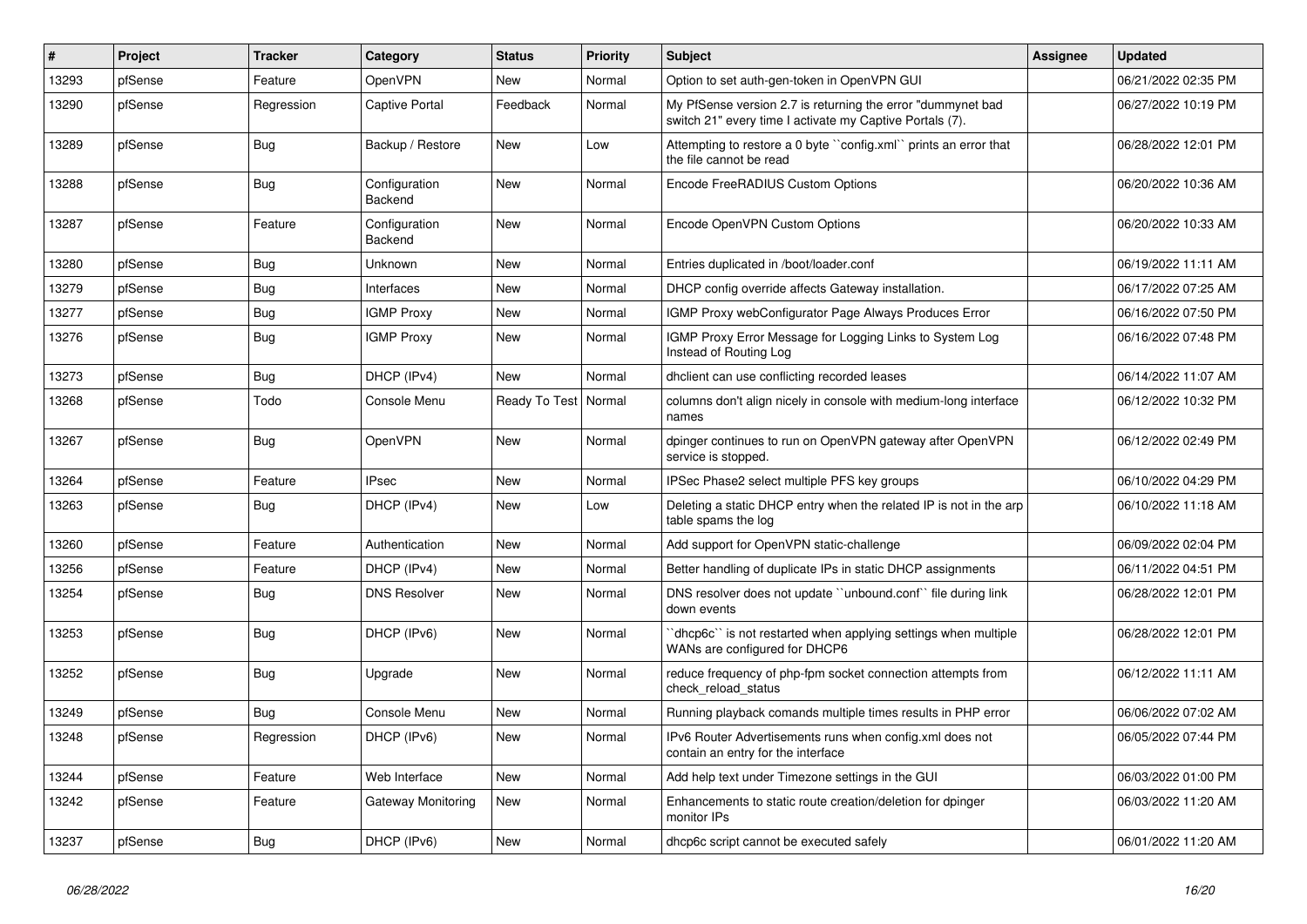| #     | Project | <b>Tracker</b> | Category                        | <b>Status</b>                 | <b>Priority</b> | <b>Subject</b>                                                                                                                      | <b>Assignee</b> | <b>Updated</b>      |
|-------|---------|----------------|---------------------------------|-------------------------------|-----------------|-------------------------------------------------------------------------------------------------------------------------------------|-----------------|---------------------|
| 13227 | pfSense | Feature        | IPsec                           | New                           | High            | Enable IPSec Virtual IP Pool assignment by Radius for Mobile<br>Users - SIMPLE FIX                                                  |                 | 05/27/2022 10:15 AM |
| 13224 | pfSense | Bug            | Notifications                   | New                           | Normal          | Email notification flood when UPS (NUT) and WAN send<br>notifications                                                               |                 | 05/27/2022 01:58 AM |
| 13222 | pfSense | Bug            | UPnP/NAT-PMP                    | New                           | Normal          | CARP IP does not listen for NAT-PMP packets                                                                                         |                 | 05/26/2022 02:28 PM |
| 13220 | pfSense | Feature        | Captive Portal                  | New                           | Very Low        | Voucher per-roll bandwidth restrictions and traffic quotas                                                                          |                 | 05/26/2022 08:16 AM |
| 13219 | pfSense | Feature        | <b>Captive Portal</b>           | New                           | <b>Very Low</b> | Enable/Disable single voucher roll                                                                                                  |                 | 05/26/2022 08:14 AM |
| 13187 | pfSense | Documentation  | Upgrade                         | New                           | Normal          | Azure Frequently asked questions                                                                                                    |                 | 05/20/2022 06:52 AM |
| 13168 | pfSense | Feature        | Dashboard                       | New                           | Low             | Multiple Dashboard views for a single user                                                                                          |                 | 05/16/2022 07:53 AM |
| 13167 | pfSense | <b>Bug</b>     | Dynamic DNS                     | New                           | Normal          | phpDynDNS: DigitalOcean ddns update fails (bad request,<br>invalid character '-' in request_id)                                     |                 | 06/16/2022 09:30 PM |
| 13165 | pfSense | Feature        | Dashboard                       | <b>Pull Request</b><br>Review | Normal          | Feat: live update for Services dashboard widget                                                                                     |                 | 05/15/2022 01:48 AM |
| 13161 | pfSense | Feature        | Web Interface                   | New                           | Very Low        | FLASH PORT'S LED button, to help quickly find port that need<br>to be connected to patch&cable                                      |                 | 05/14/2022 06:35 AM |
| 13159 | pfSense | Todo           | Web Interface                   | New                           | <b>Very Low</b> | Decrease distance between img-buttons in webGUI to eliminate<br>mistake entry                                                       |                 | 05/14/2022 06:52 AM |
| 13158 | pfSense | Bug            | Web Interface                   | New                           | Normal          | Input validation error when applying limiter changes                                                                                |                 | 05/14/2022 05:32 PM |
| 13144 | pfSense | Bug            | Rules / NAT                     | New                           | <b>Very Low</b> | Firewall rule entries can get out of sync when entries are deleted<br>while other administrators are editing entries simultaneously |                 | 05/10/2022 07:26 AM |
| 13124 | pfSense | Feature        | Web Interface                   | <b>Pull Request</b><br>Review | Normal          | Option to wait for interface selection before displaying firewall<br>rules                                                          |                 | 06/28/2022 12:01 PM |
| 13110 | pfSense | Bug            | CARP                            | New                           | <b>Very Low</b> | changing CARP VIP address does not update outbound NAT<br>interface IP                                                              |                 | 05/03/2022 02:52 PM |
| 13091 | pfSense | Feature        | OpenVPN                         | New                           | Normal          | RFE: Ability to specify the order of OpenVPN Authentication<br>servers                                                              |                 | 04/22/2022 04:30 PM |
| 13087 | pfSense | Bug            | OpenVPN                         | New                           | Normal          | OpenVPN Server: hide WINS servers list when netbios option is<br>unchecked while WINS servers is checked                            |                 | 04/22/2022 10:29 AM |
| 13076 | pfSense | <b>Bug</b>     | <b>Gateway Monitoring</b>       | New                           | Normal          | Marking a gateway as down does not affect IPsec entries using<br>gateway groups                                                     |                 | 06/28/2022 12:01 PM |
| 13072 | pfSense | Feature        | <b>Traffic Shaper</b><br>(ALTQ) | <b>Pull Request</b><br>Review | Very Low        | Matching background/font colors of queue values with dark<br>theme.                                                                 |                 | 04/19/2022 07:32 AM |
| 13068 | pfSense | Bug            | Aliases / Tables                | New                           | Normal          | Error loading rules when URL Table IPs content is empty                                                                             |                 | 04/17/2022 09:07 PM |
| 13067 | pfSense | Bug            | <b>FilterDNS</b>                | New                           | Normal          | filterdns resolve interval is twice the intended value                                                                              |                 | 04/17/2022 07:45 PM |
| 13058 | pfSense | Todo           | Rules / NAT                     | New                           | Normal          | Add static routes and directly connected networks back to policy<br>route negation rules                                            |                 | 04/13/2022 08:05 AM |
| 13051 | pfSense | Bug            | <b>Traffic Shaper</b><br>(ALTQ) | New                           | Normal          | Firewall traffic shaper by interface selection unknow                                                                               |                 | 04/12/2022 07:03 AM |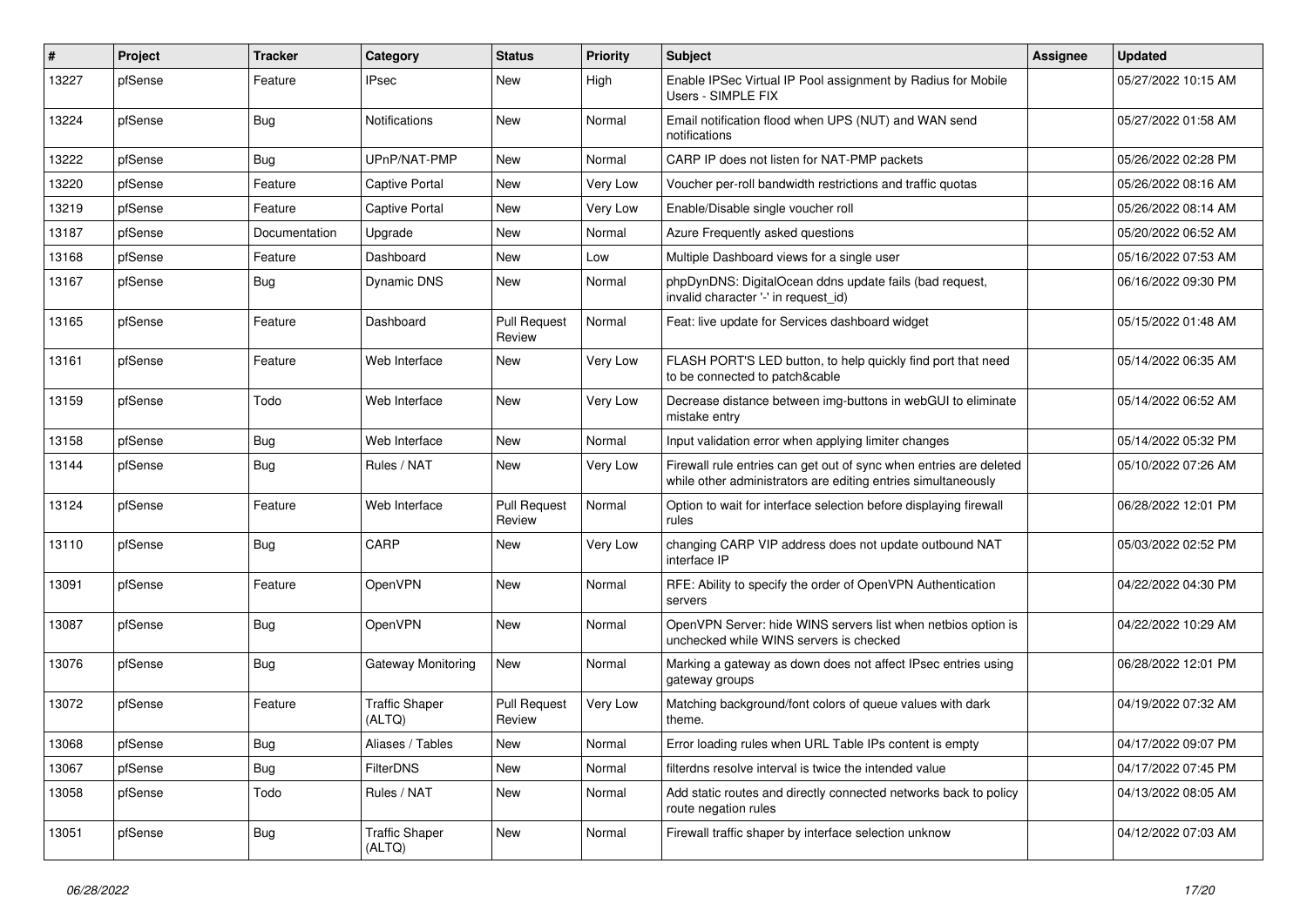| $\vert$ # | Project | <b>Tracker</b> | Category                                 | <b>Status</b>                 | <b>Priority</b> | <b>Subject</b>                                                                                | <b>Assignee</b> | <b>Updated</b>      |
|-----------|---------|----------------|------------------------------------------|-------------------------------|-----------------|-----------------------------------------------------------------------------------------------|-----------------|---------------------|
| 13046     | pfSense | Bug            | Rules / NAT                              | <b>New</b>                    | Normal          | Floating rule applied to IPv6 interface with a SLAAC DHCPv6<br>gateway reports error on boot  |                 | 04/11/2022 09:50 AM |
| 13017     | pfSense | Feature        | Packet Capture                           | New                           | Normal          | Packet capture: add preview results while capture is running                                  |                 | 04/09/2022 11:08 AM |
| 13009     | pfSense | Feature        | <b>OpenVPN</b>                           | New                           | Normal          | Add option for multiple remote addresses to OpenVPN Client                                    |                 | 03/31/2022 12:42 PM |
| 13003     | pfSense | Bug            | Hardware / Drivers                       | New                           | Normal          | Malicious Driver Detection event on ixl driver                                                |                 | 06/25/2022 05:00 PM |
| 13000     | pfSense | Bug            | <b>IPsec</b>                             | New                           | Low             | IPsec AES-GCM encryption algorithm "Key Length" field should<br>be labeled "ICV Length"       |                 | 03/30/2022 07:40 AM |
| 12960     | pfSense | <b>Bug</b>     | Installer                                | New                           | Normal          | VGA installer image defaults to serial console, serial console is<br>default in GUI settings  |                 | 06/28/2022 12:01 PM |
| 12959     | pfSense | <b>Bug</b>     | DHCP (IPv4)                              | Feedback                      | Normal          | dhoplease process wrongly update host file if client-hostname is<br>empty                     |                 | 03/28/2022 10:26 AM |
| 12950     | pfSense | Bug            | Routing                                  | New                           | Normal          | OpenVPN as default gateway does not get set at boot time                                      |                 | 04/09/2022 05:46 PM |
| 12947     | pfSense | Bug            | DHCP (IPv6)                              | <b>Pull Request</b><br>Review | Normal          | DHCP6 client does not take any action if the interface IPv6<br>address changes during renewal |                 | 06/28/2022 12:01 PM |
| 12938     | pfSense | <b>Bug</b>     | IPv6 Router<br>Advertisements<br>(RADVD) | <b>New</b>                    | Normal          | MaxRtrAdvInterval would allow stale DNS servers to be deleted<br>faster                       |                 | 03/12/2022 09:37 AM |
| 12927     | pfSense | Bug            | OpenVPN                                  | New                           | Normal          | OpenVPN with OCSP enabled allows connections with revoked<br>certificates                     |                 | 03/24/2022 08:22 AM |
| 12926     | pfSense | Bug            | Interfaces                               | Feedback                      | Normal          | Changing LAGG type on CARP interfaces makes VIPs go to an<br>"init" State                     |                 | 03/10/2022 10:52 AM |
| 12922     | pfSense | <b>Bug</b>     | DHCP (IPv4)                              | <b>New</b>                    | Normal          | Classless static routes received on DHCP WAN can override<br>chosen default gateway           |                 | 03/28/2022 10:08 AM |
| 12905     | pfSense | Bug            | Web Interface                            | New                           | Normal          | Add VLAN Re-assignment to Import Interface Mismatch Wizard                                    |                 | 03/07/2022 08:05 AM |
| 12903     | pfSense | Feature        | Notifications                            | New                           | Normal          | alternative authentication methods for email notifications?                                   |                 | 03/07/2022 07:52 AM |
| 12888     | pfSense | Bug            | Rules / NAT                              | New                           | Normal          | pfSense sends un-NATed packets during OpenVPN startup                                         |                 | 03/01/2022 03:13 PM |
| 12878     | pfSense | Bug            | <b>Traffic Shaper</b><br>(ALTQ)          | Incomplete                    | Normal          | Traffic shaping by interface, route queue bandwidth inbound, out<br>by a large factor.        |                 | 06/06/2022 07:03 AM |
| 12877     | pfSense | Bug            | Dynamic DNS                              | Feedback                      | Normal          | Cloudflare DynDNS fails to update more than two addresses                                     |                 | 05/29/2022 06:56 PM |
| 12875     | pfSense | <b>Bug</b>     | Package System                           | New                           | Normal          | Import zabbix-agent6 and zabbix-proxy6 from FreeBSD Ports                                     |                 | 05/28/2022 06:50 PM |
| 12874     | pfSense | Feature        | <b>OpenVPN</b>                           | <b>New</b>                    | Normal          | OpenVPN RADIUS Framed-Pool                                                                    |                 | 02/25/2022 02:24 PM |
| 12857     | pfSense | <b>Bug</b>     | Gateways                                 | New                           | Normal          | Firewall gateway goes away when making changes to Bridge0<br>device                           |                 | 02/27/2022 11:20 AM |
| 12853     | pfSense | <b>Bug</b>     | <b>NAT Reflection</b>                    | Feedback                      | High            | Network Address Translation - Pure NAT pfsense freeze after<br>reboot                         |                 | 02/22/2022 08:40 AM |
| 12850     | pfSense | Bug            | Routing                                  | New                           | Low             | Console error during boot: "route: route has not been found"                                  |                 | 02/22/2022 08:27 AM |
| 12848     | pfSense | Feature        | Dynamic DNS                              | New                           | Normal          | Evaluation of the DynDNS "Result Match" string                                                |                 | 02/22/2022 02:01 AM |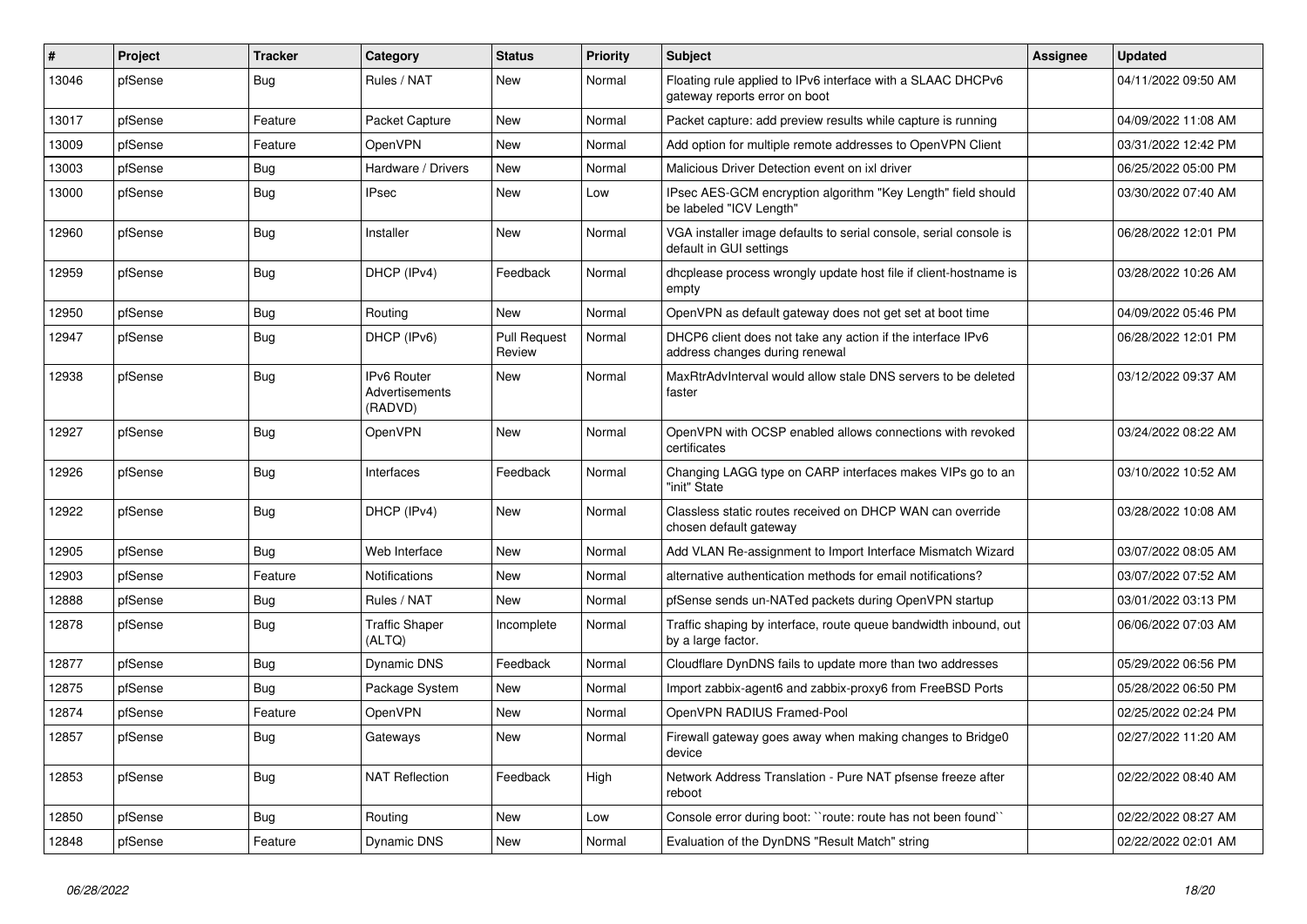| #     | Project | <b>Tracker</b> | Category                            | <b>Status</b>                 | <b>Priority</b> | <b>Subject</b>                                                                                | <b>Assignee</b> | <b>Updated</b>      |
|-------|---------|----------------|-------------------------------------|-------------------------------|-----------------|-----------------------------------------------------------------------------------------------|-----------------|---------------------|
| 12829 | pfSense | Bug            | <b>Traffic Shaper</b><br>(Limiters) | Feedback                      | Normal          | Dummynet kernel module fails to load after upgrade.                                           |                 | 03/17/2022 09:26 AM |
| 12828 | pfSense | <b>Bug</b>     | Wireless                            | New                           | Normal          | pfSense keeps crashing (Fatal trap 12: page fault while in kernel<br>mode)                    |                 | 02/21/2022 07:55 AM |
| 12823 | pfSense | Bug            | DHCP (IPv6)                         | New                           | Normal          | Multiple DHCP6 WAN connections PPPoE interface 'defached'<br>status                           |                 | 02/18/2022 05:39 AM |
| 12821 | pfSense | Regression     | Hardware / Drivers                  | Confirmed                     | Normal          | Intel e1000 driver (em & igb) cannot pass VLAN0 tagged<br>packets                             |                 | 06/05/2022 08:23 AM |
| 12813 | pfSense | Feature        | Installer                           | New                           | Low             | Recover extra data in the installer                                                           |                 | 02/17/2022 07:52 AM |
| 12797 | pfSense | <b>Bug</b>     | UPnP/NAT-PMP                        | New                           | Normal          | UPnP+STUN forms invalid outbound NAT rules using the<br>external address discovered from STUN |                 | 02/15/2022 01:01 PM |
| 12796 | pfSense | Bug            | Upgrade                             | Confirmed                     | Normal          | 2.5.2 -> 2.6.0 upgrade segfaults if certain packages are installed.                           |                 | 05/24/2022 07:43 AM |
| 12774 | pfSense | Bug            | Backup / Restore                    | New                           | Normal          | Picture widget image is not saved in backup                                                   |                 | 04/04/2022 04:48 AM |
| 12768 | pfSense | Feature        | Upgrade                             | New                           | Normal          | pfSense-repo: Make sure default config file exists                                            |                 | 06/28/2022 12:01 PM |
| 12764 | pfSense | <b>Bug</b>     | Gateways                            | New                           | Normal          | VTI gateway status is pending after assigning the VTI interface                               |                 | 02/07/2022 05:41 AM |
| 12757 | pfSense | <b>Bug</b>     | Diagnostics                         | <b>Pull Request</b><br>Review | Very Low        | Clean up /etc/inc/filter.inc use of pfctl -F                                                  |                 | 06/28/2022 12:01 PM |
| 12747 | pfSense | <b>Bug</b>     | Logging                             | New                           | Normal          | System log is filled by sshguard                                                              |                 | 05/03/2022 03:08 AM |
| 12746 | pfSense | Feature        | Interfaces                          | New                           | High            | <b>IPoE</b> feature for WAN interface                                                         |                 | 02/01/2022 01:42 AM |
| 12740 | pfSense | <b>Bug</b>     | FreeBSD                             | Incomplete                    | Normal          | panic: esp_input_cb: Unexpected address family                                                |                 | 01/27/2022 01:19 PM |
| 12737 | pfSense | Bug            | Certificates                        | New                           | Normal          | CApath is not defined by default in curl                                                      |                 | 06/28/2022 12:01 PM |
| 12734 | pfSense | Bug            | Web Interface                       | Incomplete                    | Low             | Long hostname breaks DHCP leases layout                                                       |                 | 01/31/2022 01:03 PM |
| 12730 | pfSense | <b>Bug</b>     | <b>Captive Portal</b>               | New                           | Normal          | RADIUS accounting does not work if WAN is down                                                |                 | 01/26/2022 05:13 AM |
| 12726 | pfSense | Bug            | Authentication                      | New                           | Normal          | LDAP select container button auto populate                                                    |                 | 01/25/2022 01:48 PM |
| 12708 | pfSense | <b>Bug</b>     | Aliases / Tables                    | New                           | Normal          | alias with non resolving DNS entry breaks underlying pf table                                 |                 | 02/20/2022 06:13 PM |
| 12705 | pfSense | Bug            | IPsec                               | Incomplete                    | Normal          | ECDSA certificate does not work for IPSec VPN phase 1                                         |                 | 01/24/2022 03:22 PM |
| 12679 | pfSense | Feature        | Interfaces                          | New                           | Normal          | Remind user to update DHCPv6 range when changing interface<br>IPv6 prefix                     |                 | 01/12/2022 07:36 AM |
| 12676 | pfSense | Feature        | Rules / NAT                         | New                           | Normal          | Add the Tagged option on the Port Forward rules edit page                                     |                 | 01/11/2022 05:52 AM |
| 12665 | pfSense | Feature        | Rules / NAT                         | New                           | Normal          | Ability to add custom pf rules from the GUI                                                   |                 | 01/07/2022 09:30 AM |
| 12648 | pfSense | Bug            | Captive Portal                      | New                           | Normal          | Undocumented variables 'listenporthttp' and 'listenporthttps'                                 |                 | 12/28/2021 10:44 AM |
| 12632 | pfSense | Bug            | Gateways                            | New                           | High            | Assigning a /30 WAN IP address at the console does not save<br>the gateway correctly          |                 | 06/28/2022 12:01 PM |
| 12625 | pfSense | Feature        | Logging                             | New                           | Normal          | Granular logging options for default firewall rules.                                          |                 | 12/21/2021 06:39 PM |
| 12612 | pfSense | Bug            | <b>DNS Resolver</b>                 | New                           | Normal          | DNS Resolver is restarted during every "rc.newwanip" event                                    |                 | 06/28/2022 12:01 PM |